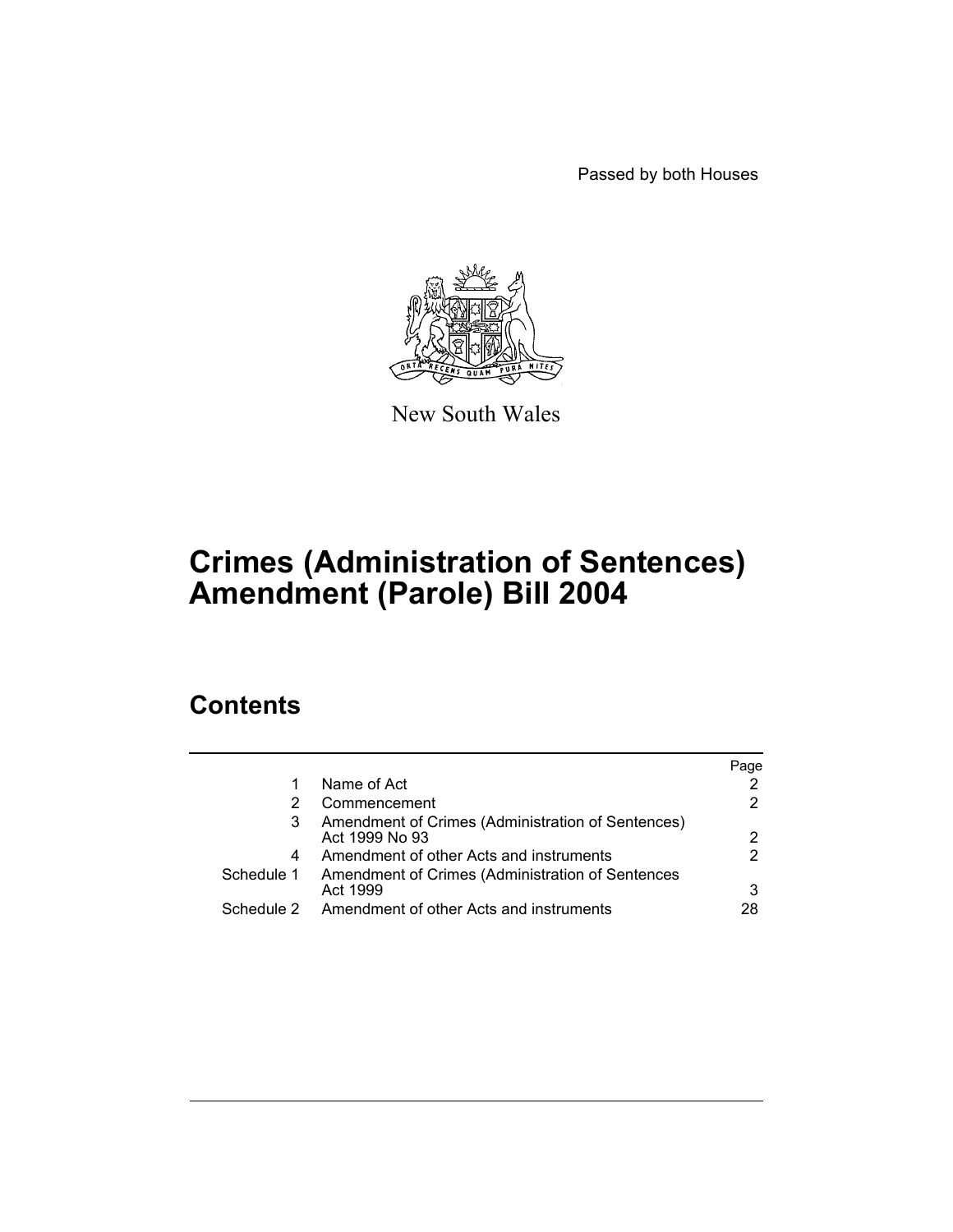*I certify that this PUBLIC BILL, which originated in the LEGISLATIVE ASSEMBLY, has finally passed the LEGISLATIVE COUNCIL and the LEGISLATIVE ASSEMBLY of NEW SOUTH WALES.*

> *Clerk of the Legislative Assembly. Legislative Assembly, Sydney, , 2004*



New South Wales

# **Crimes (Administration of Sentences) Amendment (Parole) Bill 2004**

Act No , 2004

An Act to amend the *Crimes (Administration of Sentences) Act 1999* with respect to parole; and for other purposes.

*I have examined this Bill, and find it to correspond in all respects with the Bill as finally passed by both Houses.*

*Chairman of Committees of the Legislative Assembly.*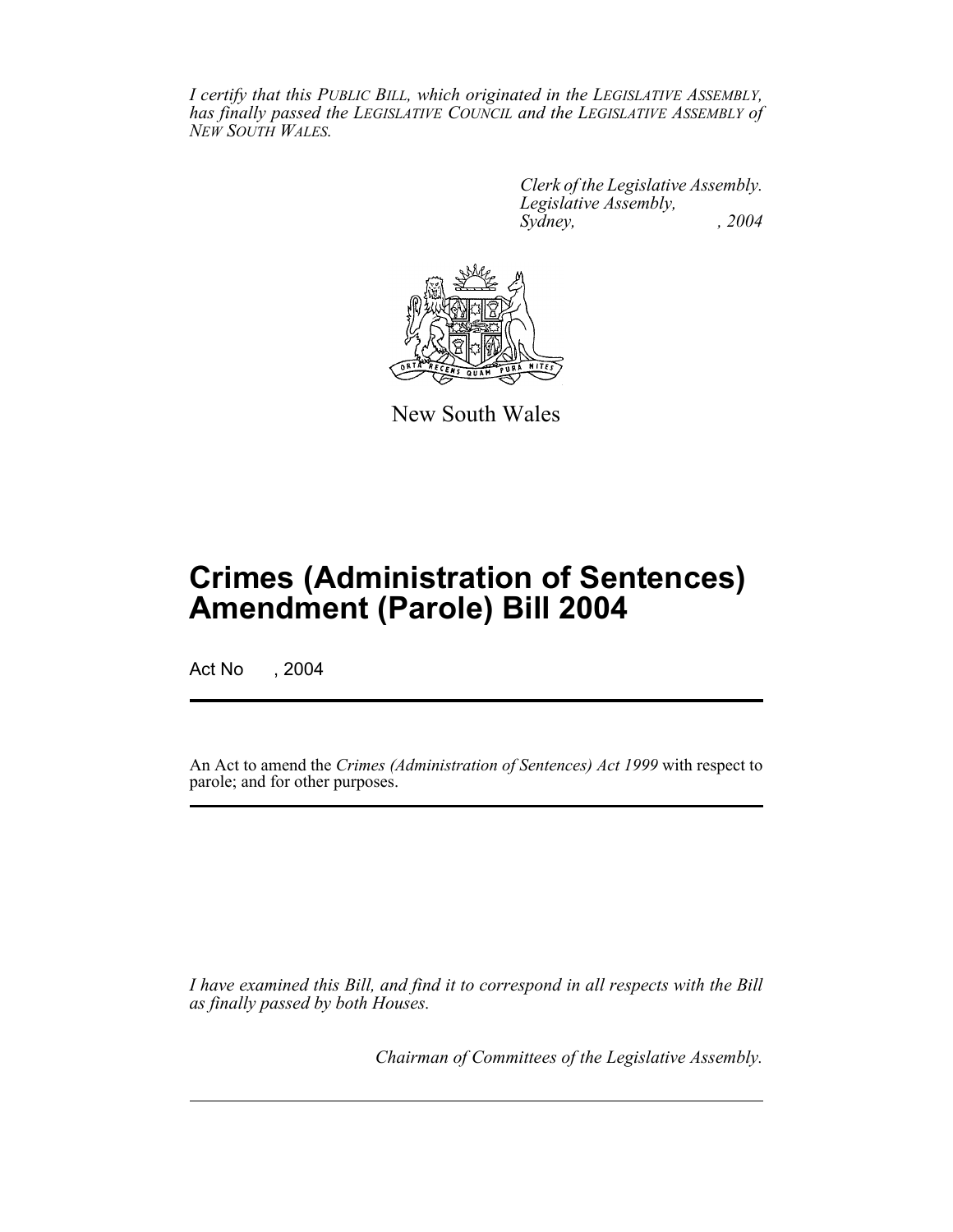#### **The Legislature of New South Wales enacts:**

#### **1 Name of Act**

This Act is the *Crimes (Administration of Sentences) Amendment (Parole) Act 2004*.

#### **2 Commencement**

- (1) This Act commences on a day or days to be appointed by proclamation, subject to this section.
- (2) Schedule 1 [8] commences on the date of assent, or on the commencement of Schedule 3 [4] to the *Compulsory Drug Treatment Correctional Centre Act 2004*, whichever is the later.
- (3) Schedule 1 [9] commences on the commencement of Schedule 1 [49] to this Act, or on the commencement of Schedule 3 [4] to the *Compulsory Drug Treatment Correctional Centre Act 2004*, whichever is the later.
- (4) Schedule 1 [17] commences on the commencement of Schedule 1 [49] to this Act, or on the commencement of Schedule 3 [5] to the *Compulsory Drug Treatment Correctional Centre Act 2004*, whichever is the later.
- (5) Schedule 1 [18] commences on the commencement of Schedule 1 [16] to this Act, or on the commencement of Schedule 1 [6] to the *Compulsory Drug Treatment Correctional Centre Act 2004*, whichever is the later.
- (6) Schedule 2.3 commences on the commencement of Schedule 1 [49] to this Act, or on the commencement of Schedule 1 [6] to the *Compulsory Drug Treatment Correctional Centre Act 2004*, whichever is the later.

#### **3 Amendment of Crimes (Administration of Sentences) Act 1999 No 93**

The *Crimes (Administration of Sentences) Act 1999* is amended as set out in Schedule 1.

#### **4 Amendment of other Acts and instruments**

Each Act and instrument referred to in Schedule 2 is amended as set out in that Schedule.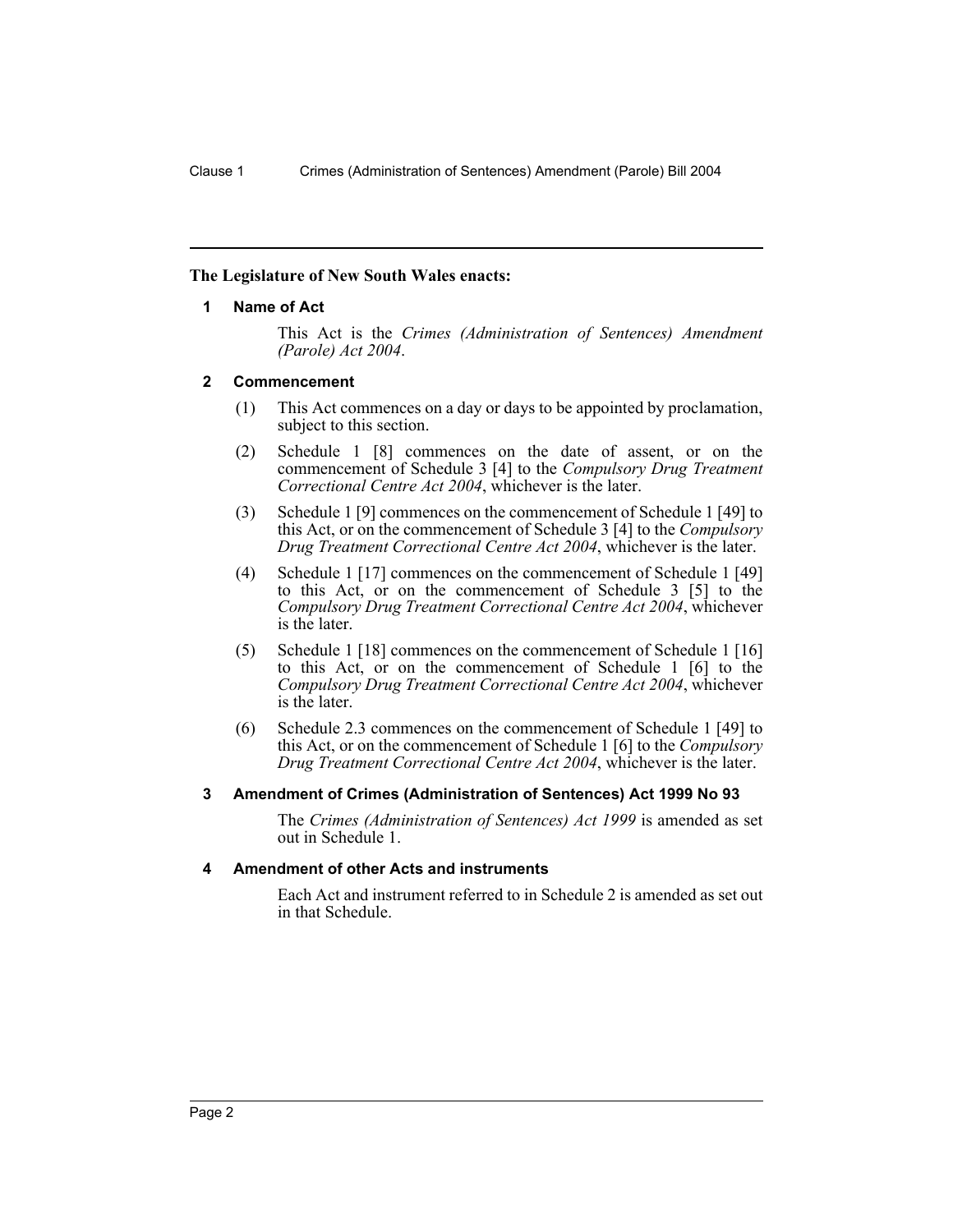Amendment of Crimes (Administration of Sentences) Act 1999 Schedule 1

# **Schedule 1 Amendment of Crimes (Administration of Sentences) Act 1999**

(Section 3)

#### **[1] The whole Act (except to the extent to which its provisions are otherwise amended or repealed by this Act and except Schedule 5)**

Omit "Parole Board" and "Parole Board's" wherever occurring.

Insert instead "Parole Authority" and "Parole Authority's", respectively.

#### **[2] Section 3 Interpretation**

Omit the definition of *Chief Executive Officer, Corrections Health Service* and the definitions of *Corrections Health Service*, *full-time detention*, *Parole Board* and *periodic detention* from section 3 (1).

Insert in alphabetical order:

*Chief Executive Officer, Justice Health* means the person for the time being holding office or acting as the chief executive officer of Justice Health under the *Health Services Act 1997*.

*full-time detention* means detention in a correctional centre, but does not include periodic detention.

*Justice Health* means the statutory health corporation of that name specified in Schedule 2 to the *Health Services Act 1997*.

*Parole Authority* means the State Parole Authority constituted by section 183.

*parole eligibility date*, in relation to an offender, means:

- (a) subject to paragraph (b), the date on which the offender first becomes eligible for release on parole, or
- (b) if the offender is returned to custody following revocation of parole, the date occurring 12 months after the date on which the offender is so returned.

*periodic detention*, in relation to an offender, means:

- (a) detention in a periodic detention centre, or
- (b) participation in an activity pursuant to an order referred to in section 84 $(1)$  $(a)$ , or
- (c) the carrying out of community service work pursuant to an order referred to in section  $84(1)$  (b),

for as many detention periods as there are weeks in the term of the offender's sentence.

*Probation and Parole Service* means the administrative unit of that name that exists within the Department.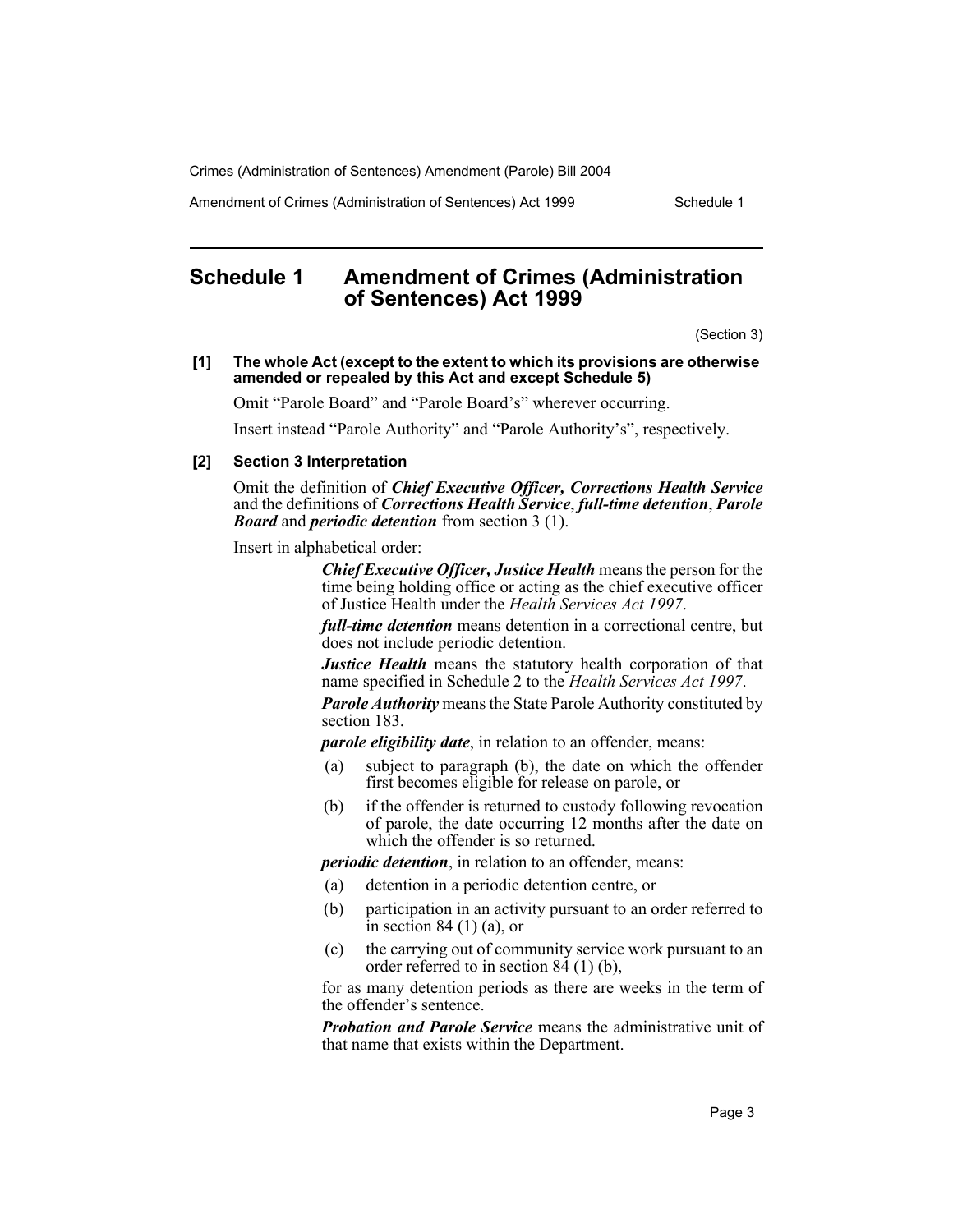Schedule 1 Amendment of Crimes (Administration of Sentences) Act 1999

#### **[3] Section 4 Application of Part**

Insert at the end of section  $4(1)(e)$ :

, and

(f) any person in custody who is given into the keeping of a correctional officer under section 250.

#### **[4] Section 51 Definitions**

Insert "(whether or not it is also a criminal offence)" after "by an inmate" in the definition of *correctional centre offence*.

#### **[5] Section 51, definition of "criminal offence"**

Insert in alphabetical order:

*criminal offence* means an act or omission that constitutes an offence otherwise than as a consequence of its having been declared by the regulations to be a correctional centre offence for the purposes of this Division.

#### **[6] Section 58 Certain offences may be dealt with by Local Court**

Omit "an offence for which criminal proceedings can and should".

Insert instead "a criminal offence for which proceedings should".

#### **[7] Section 73 Compulsory medical treatment**

Omit "Corrections Health Service" wherever occurring.

Insert instead "Justice Health".

#### **[8] Sections 106F, 106G and 106U (as inserted by Schedule 3 [4] to the Compulsory Drug Treatment Correctional Centre Act 2004)**

Omit "Corrections Health Service" wherever occurring.

Insert instead "Justice Health".

#### **[9] Sections 106Q, 106T and 106Y (as inserted by Schedule 3 [4] to the Compulsory Drug Treatment Correctional Centre Act 2004)**

Omit "Parole Board" wherever occurring. Insert instead "Parole Authority".

#### **[10] Section 128 Conditions governing parole**

Insert after section 128 (2):

(2A) The conditions of a parole order must include conditions giving effect to a post-release plan, prepared by the Probation and Parole Service and adopted by the Parole Authority, in relation to the offender.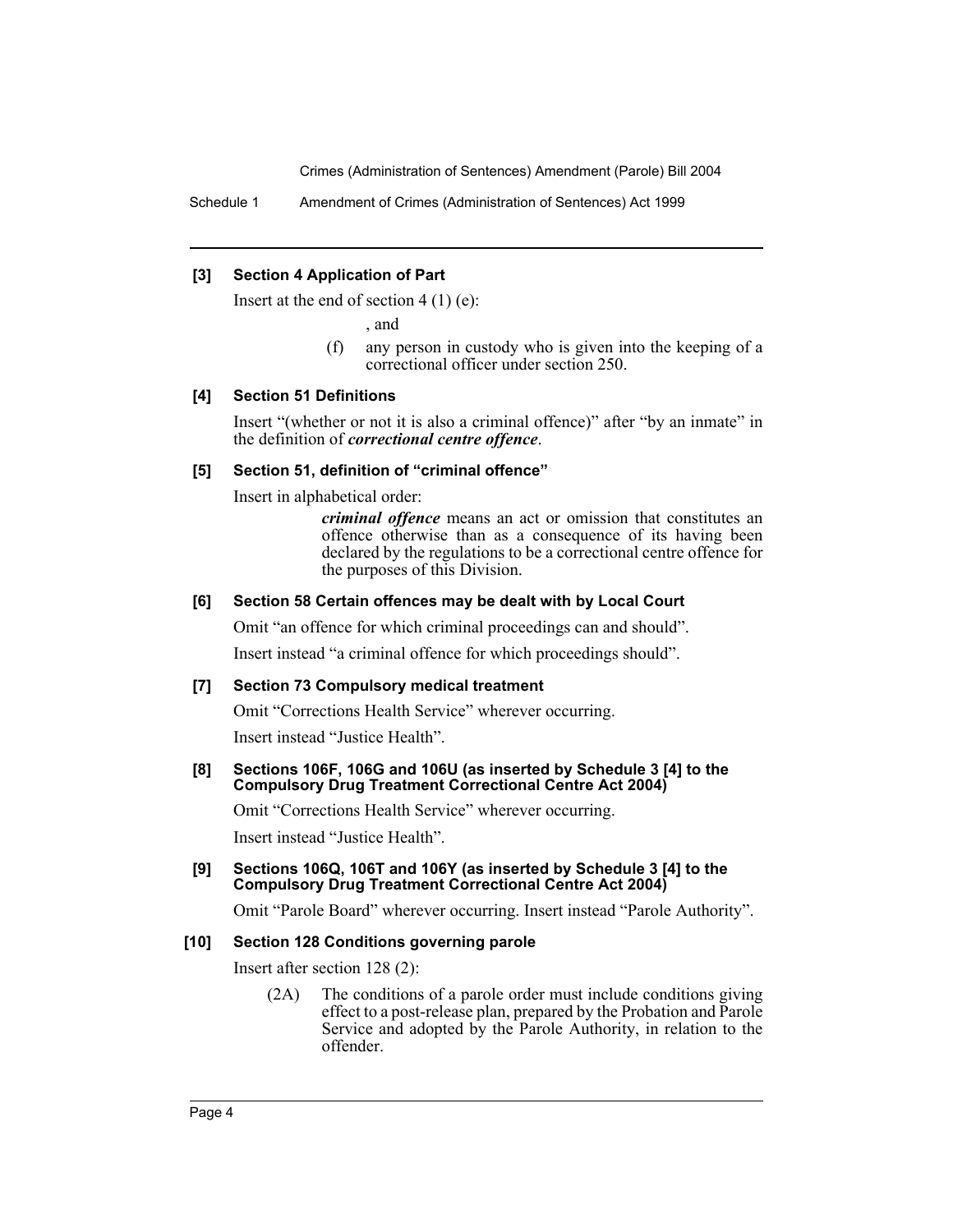Amendment of Crimes (Administration of Sentences) Act 1999 Schedule 1

#### **[11] Section 128 (3)**

Omit "The conditions".

Insert instead "Without limiting subsection (2A), the conditions".

# **[12] Section 129 Obligations of offender**

Omit "subject, and" from section 129 (b). Insert instead "subject.".

# **[13] Section 129 (c)**

Omit the paragraph.

# **[14] Section 130 Revocation of parole order before release**

Insert at the end of the section:

(2) Division 4 of Part 7 applies to the revocation of a parole order under this section in the same way as it applies to the revocation of a parole order under Division 3 of that Part.

# **[15] Section 131A Reasons for parole decisions**

Omit the section.

# **[16] Sections 135 and 135A**

Omit section 135. Insert instead:

### **135 General duty of Parole Authority**

- (1) The Parole Authority must not make a parole order for an offender unless it is satisfied, on the balance of probabilities, that the release of the offender is appropriate in the public interest.
- (2) In deciding whether or not the release of an offender is appropriate in the public interest, the Parole Authority must have regard to the following matters:
	- (a) the need to protect the safety of the community,
	- (b) the need to maintain public confidence in the administration of justice,
	- (c) the nature and circumstances of the offence to which the offender's sentence relates,
	- (d) any relevant comments made by the sentencing court,
	- (e) the offender's criminal history,
	- (f) the likelihood of the offender being able to adapt to normal lawful community life,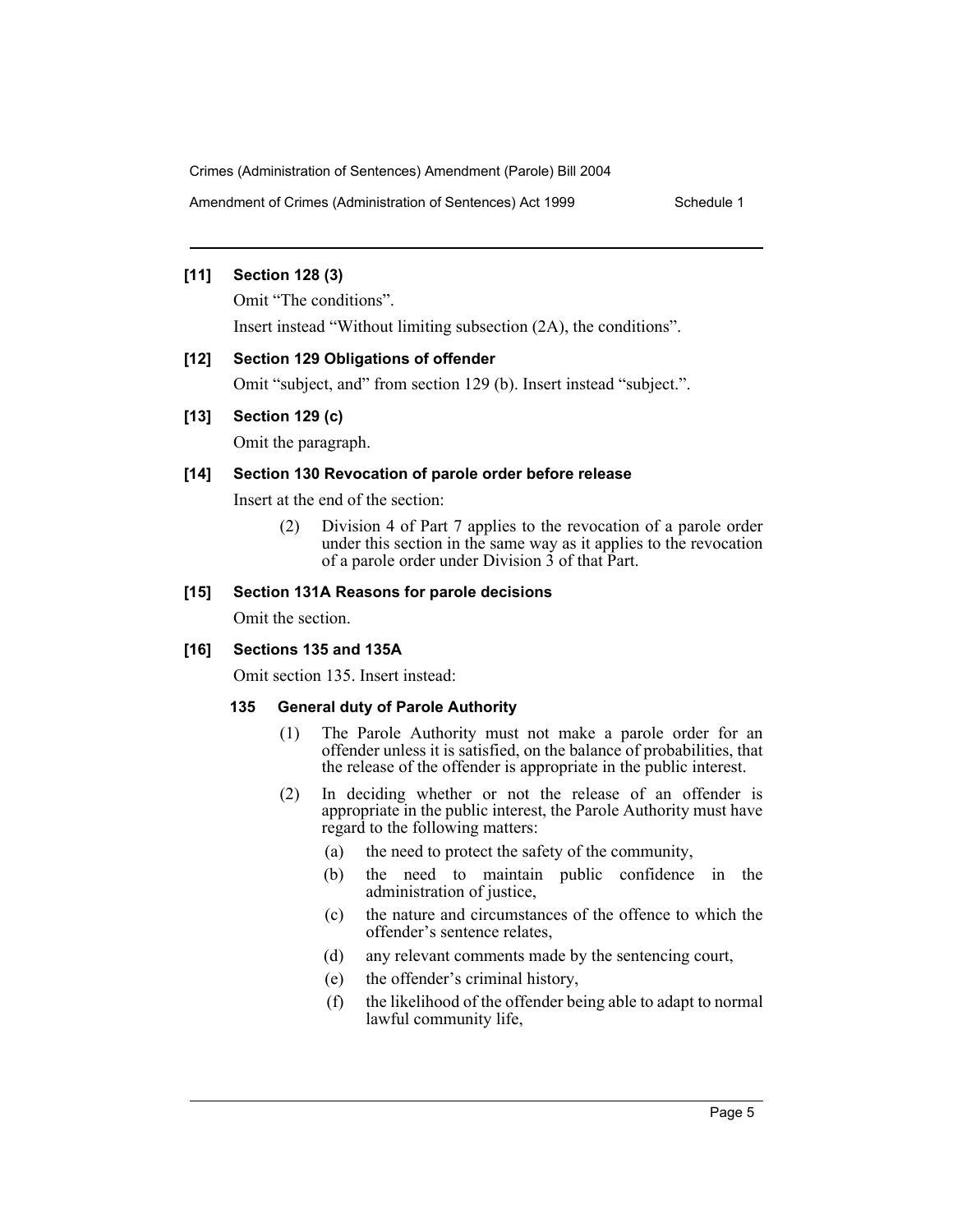Schedule 1 Amendment of Crimes (Administration of Sentences) Act 1999

- (g) the likely effect on any victim of the offender, and on any such victim's family, of the offender being released on parole,
- (h) any report in relation to the granting of parole to the offender that has been prepared by or on behalf of the Probation and Parole Service, as referred to in section 135A,
- (i) any other report in relation to the granting of parole to the offender that has been prepared by or on behalf of the Review Council, the Commissioner or any other authority of the State,
- (j) such guidelines as are in force under section 185A,
- (k) such other matters as the Parole Authority considers relevant.
- (3) Except in exceptional circumstances, the Parole Authority must not make a parole order for a serious offender unless the Review Council advises that it is appropriate for the offender to be considered for release on parole.

#### **135A Preparation of reports by Probation and Parole Service**

A report prepared by or on behalf of the Probation and Parole Service for the purposes of section 135 must address the following matters:

- (a) the likelihood of the offender being able to adapt to normal lawful community life,
- (b) the risk of the offender re-offending while on release on parole, and the measures to be taken to reduce that risk,
- (c) the measures to be taken to assist the offender while on release on parole, as set out in a post-release plan prepared by the Probation and Parole Service in relation to the offender,
- (d) the offender's attitude to the offence to which his or her sentence relates,
- (e) the offender's willingness to participate in rehabilitation programs, and the success or otherwise of his or her participation in such programs,
- (f) the offender's attitude to any victim of the offence to which his or her sentence relates, and to the family of any such victim,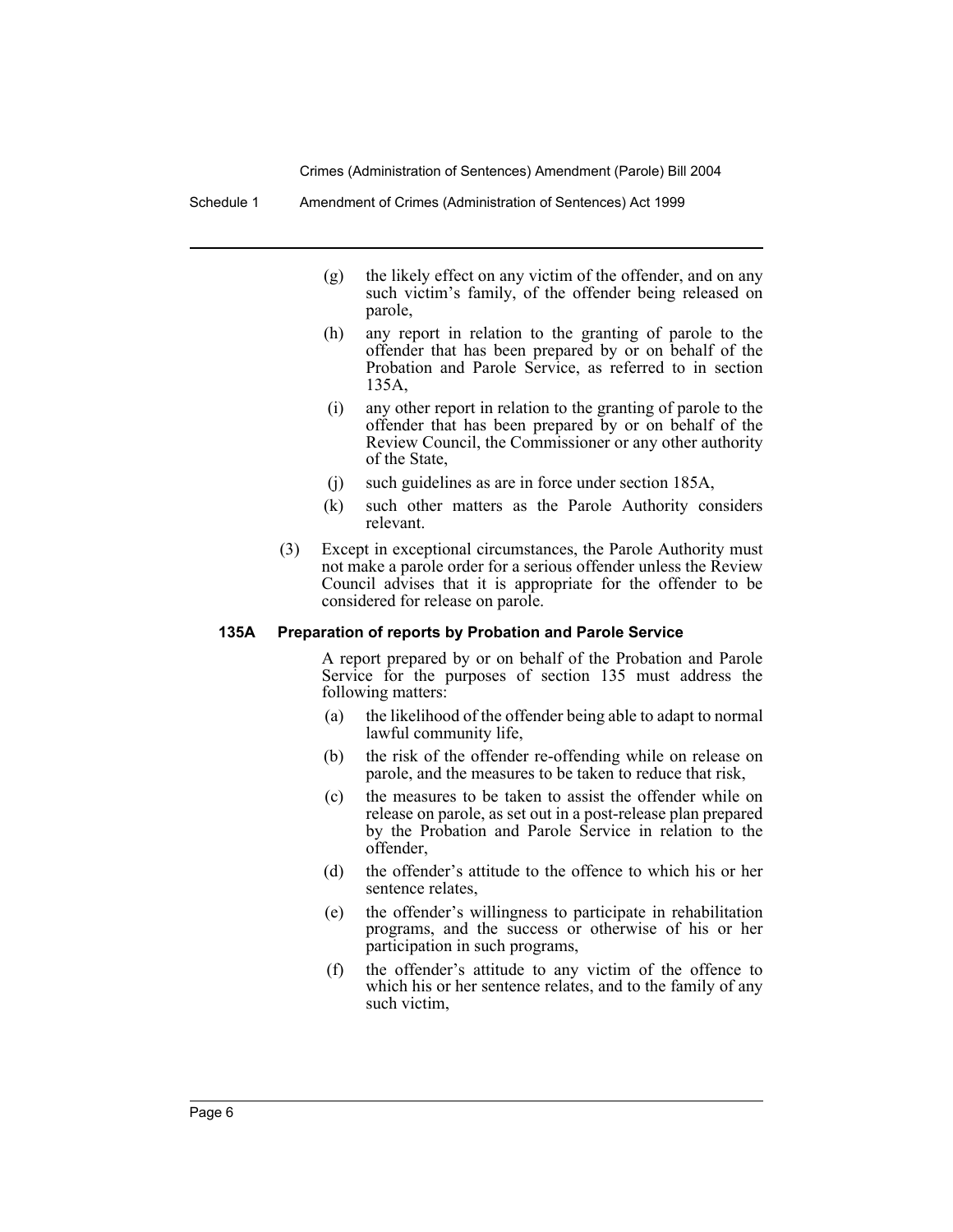Amendment of Crimes (Administration of Sentences) Act 1999 Schedule 1

- (g) any offences committed by the offender while in custody, including in particular any correctional centre offences and any offence involving an escape or attempted escape,
- (h) the likelihood of the offender complying with any conditions to which his or her parole may be made subject.

#### **[17] Section 135 (as substituted by item [16])**

Omit "Parole Board" from section 135 (2) (ia) (as inserted by Schedule 3 [5] to the *Compulsory Drug Treatment Correctional Centre Act 2004*).

Insert instead "Parole Authority".

#### **[18] Section 135A (as inserted by item [16])**

Insert after section 135A (h):

(i) in the case of an offender in respect of whom the Drug Court has declined to make a compulsory drug treatment order on the ground referred to in section  $18D(1)$  (b) (vi) of the *Drug Court Act 1998*, the contents of any notice under section 18D (2) (b) of that Act.

#### **[19] Sections 137–137C**

Omit section 137. Insert instead:

#### **137 Consideration of parole when offender first eligible for parole**

- (1) The Parole Authority must consider whether or not an offender should be released on parole at least 60 days before the offender's parole eligibility date.
- (2) Despite subsection (1), the Parole Authority may defer consideration of an offender's case until not less than 21 days before the offender's parole eligibility date if it is of the opinion:
	- (a) that it is unable to complete its consideration because it has not been furnished with a report required to be made to it, or
	- (b) that there are other relevant matters requiring further consideration.

#### **137A Consideration of parole in subsequent years**

- (1) At any time within 90 days before the anniversary of an offender's parole eligibility date, the offender, if still eligible for release on parole, may apply to be released on parole.
- (2) After receiving such an application, but not more than 60 days before the anniversary of the offender's parole eligibility date,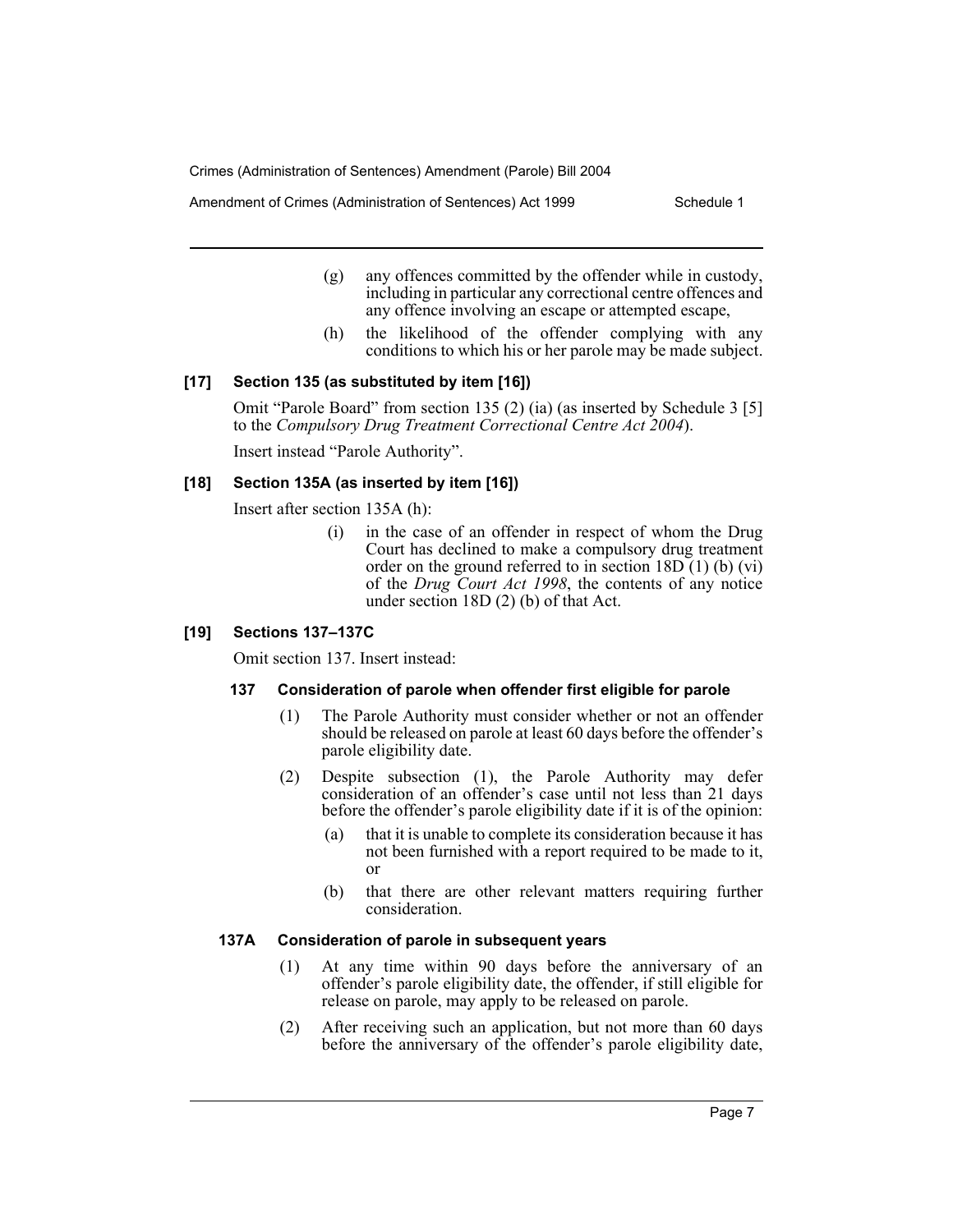Schedule 1 Amendment of Crimes (Administration of Sentences) Act 1999

the Parole Authority must consider whether or not the offender should be released on parole.

- (3) Despite subsection (2):
	- (a) if the offender is unlawfully at large following revocation of parole, the Parole Authority is not required to consider the offender's case until the offender is returned to custody, and
	- (b) if the offender is unlawfully at large for the whole of one or more years following the revocation, the Parole Authority may decline to consider the offender's case at all in relation to that year or those years, and
	- (c) in any case, the Parole Authority may decline to consider an offender's case for up to 3 years at a time after it last considered the grant of parole to the offender.

#### **137B Consideration of parole so as to avoid manifest injustice**

The Parole Authority may consider an offender's case at any time after the offender's parole eligibility date, and without the need for an application, in such circumstances as may be prescribed by the regulations as constituting manifest injustice.

#### **137C Parole Authority may examine offender**

- (1) For the purpose of its consideration of an offender's case, the Parole Authority may (but need not) examine the offender.
- (2) An offender is not entitled to make submissions to the Parole Authority at any meeting held by it for the purposes of this section, and consequently section 190 (1) does not apply to any such meeting.

#### **[20] Section 138 Release of offender on parole**

Omit section 138 (1). Insert instead:

- (1) As soon as practicable after deciding to release an offender on parole, the Parole Authority must make an order directing that the offender be released on parole on or before a day occurring during a period specified in accordance with subsection (1AA).
- (1AA) The period to be specified in a parole order under this section is to be:
	- (a) if the order is made earlier than the offender's parole eligibility date, a period beginning no earlier than the offender's parole eligibility date and ending no later than 35 days after that date, and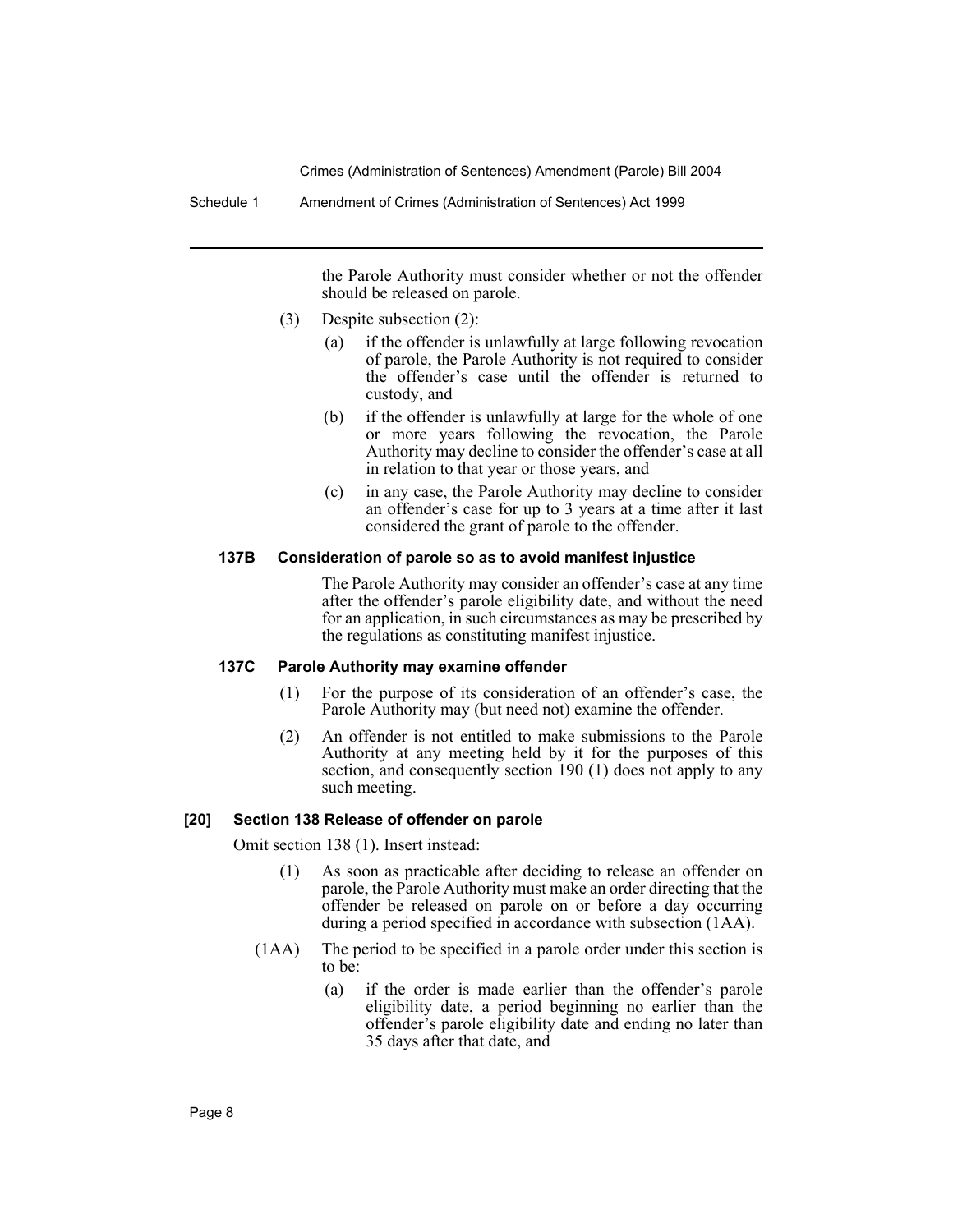Amendment of Crimes (Administration of Sentences) Act 1999 Schedule 1

(b) in any other case, a period beginning no earlier than the date on which the order is made and ending no later than 35 days after that date.

#### **[21] Section 138 (1A)**

Omit "subsection (1) (a)". Insert instead "subsection (1)".

#### **[22] Sections 139 and 140**

Omit the sections. Insert instead:

#### **139 Notice to offender of intention to refuse parole**

- (1) As soon as practicable after forming an initial intention not to make a parole order for an offender, the Parole Authority:
	- (a) must give notice of its intention to the offender, and
	- (b) must determine whether, in relation to any reconsideration of the matter:
		- (i) there will be a hearing, whether or not the offender requests a hearing, or
		- (ii) there will be a hearing only if the offender requests a hearing and the Parole Authority is satisfied that a hearing is warranted.
- (2) The notice must inform the offender of the following matters:
	- (a) that the Parole Authority's initial intention is not to make a parole order in relation to the offender,
	- (b) that the offender may apply to the Parole Authority for the matter to be reconsidered,
	- (c) that, if the offender makes such an application:
		- (i) there will be a hearing, whether or not the offender requests a hearing, or
		- (ii) there will be a hearing only if the offender requests a hearing and the Parole Authority is satisfied that a hearing is warranted,
	- (d) that the Parole Authority will take into account any submissions by the offender when making its final decision on the matter.
- (3) The notice:
	- (a) must indicate the address to which such an application should be sent, and the date by which such an application must be made, and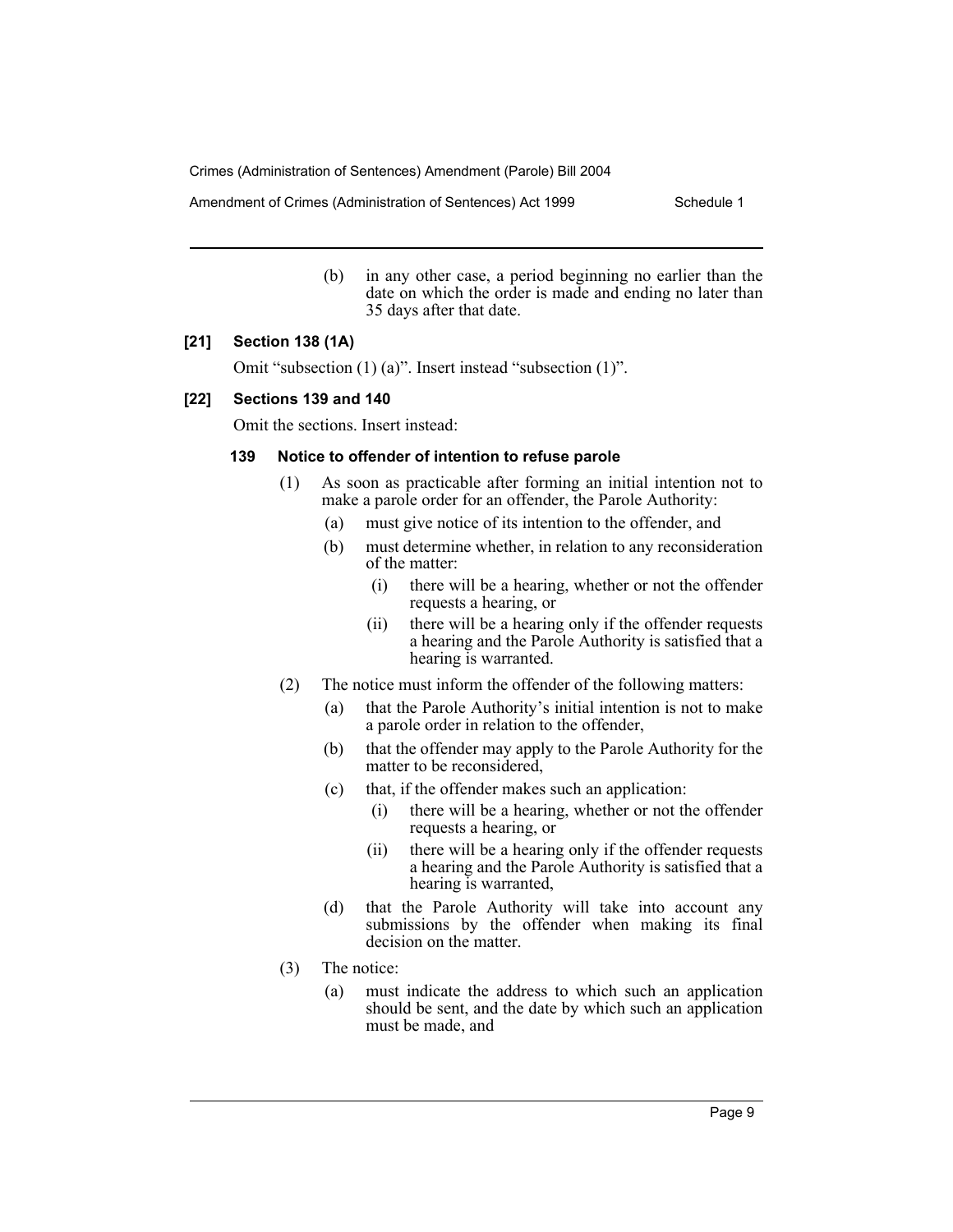Schedule 1 Amendment of Crimes (Administration of Sentences) Act 1999

- (b) subject to section 194, must be accompanied by copies of the reports and other documents intended to be used by the Parole Authority in making its final decision.
- (4) An application by an offender under this section:
	- (a) may be accompanied by written submissions in support of the application, and
	- (b) if the notice to the offender states that there will be a hearing only if the application requests a hearing, may request a hearing.
- (5) If there is to be a hearing, the Parole Authority:
	- (a) must set a date (occurring as soon as practicable) on which the hearing will be conducted, and
	- (b) must give notice to the offender of the date, time and place for the hearing.

#### **140 Conduct of hearing**

- (1) At any hearing conducted by the Parole Authority pursuant to an application under section 139, the offender may make submissions to the Parole Authority as to whether or not the offender should be released on parole.
- (2) Submissions may be made orally or in writing and, if in writing, may be given to the Parole Authority either in advance of or at the hearing.
- (3) The Parole Authority may postpone or adjourn a hearing for any reason that seems appropriate to it.

#### **[23] Section 141 Decision following review**

Insert ", submissions" after "documents" in section 141 (1).

#### **[24] Section 141 (3)**

Omit "7" wherever occurring. Insert instead "35".

#### **[25] Section 141A**

Insert after section 141:

#### **141A Submissions by Commissioner**

(1) The Commissioner may at any time make submissions to the Parole Authority concerning the release on parole of an offender.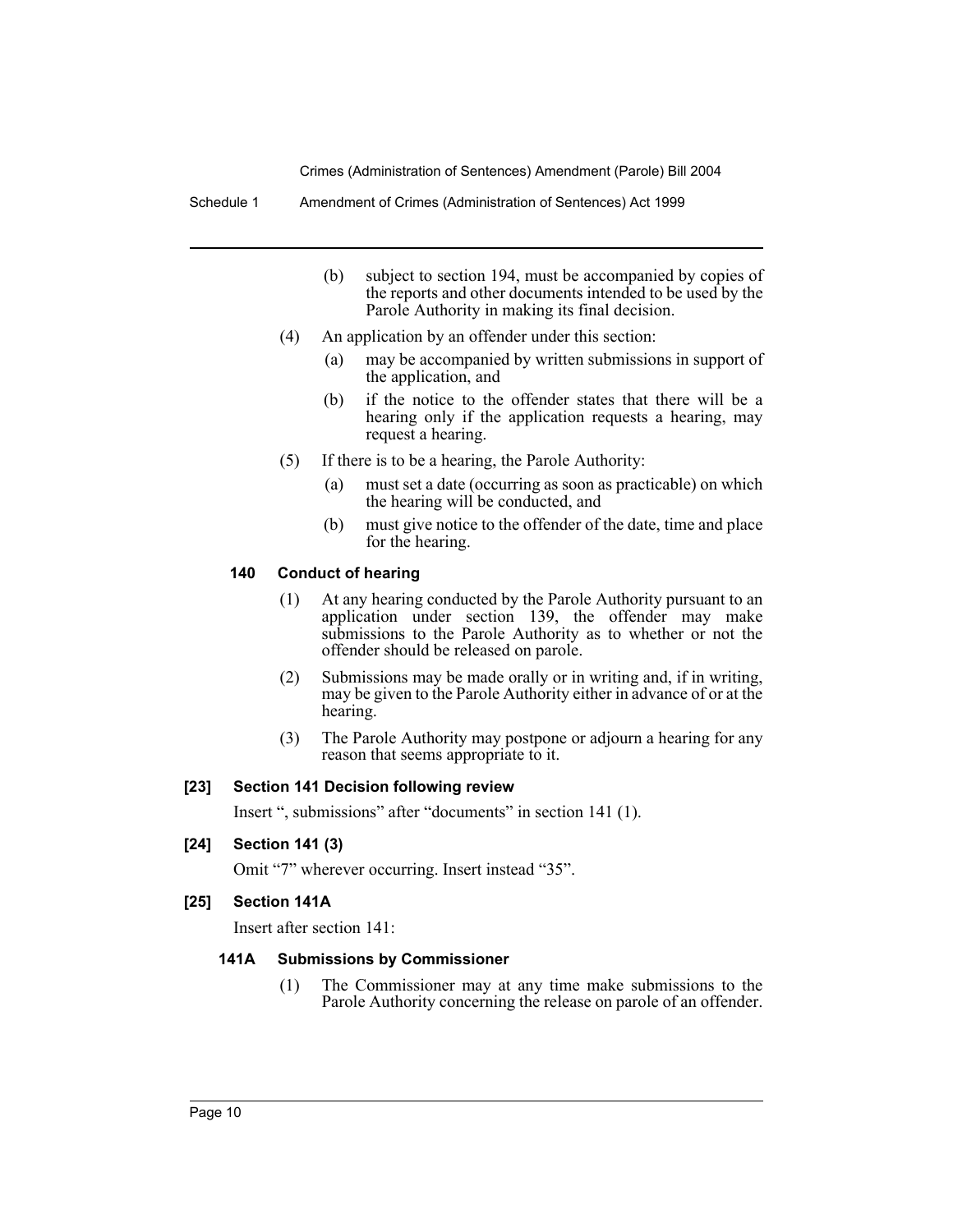Amendment of Crimes (Administration of Sentences) Act 1999 Schedule 1

- (2) If the Commissioner makes any such submission before the Parole Authority makes a final decision concerning the release of the offender, the Parole Authority must not make such a decision without taking the submission into account.
- (3) If the Commissioner makes any such submission after the Parole Authority makes a final decision concerning the release of the offender, but before the offender is released, the Parole Authority must consider whether or not it should exercise its power under section 130 to revoke the relevant parole order.

#### **[26] Sections 143–143C**

Omit section 143. Insert instead:

#### **143 Consideration of parole when serious offender first eligible for parole**

- (1) The Parole Authority must consider whether or not a serious offender should be released on parole at least 60 days before the offender's parole eligibility date.
- (2) Despite subsection (1), the Parole Authority may defer consideration of an offender's case until not less than 21 days before the offender's parole eligibility date if it is of the opinion:
	- (a) that it is unable to complete its consideration because it has not been furnished with a report required to be made to it, or
	- (b) that there are other relevant matters requiring further consideration.

#### **143A Consideration of parole in subsequent years**

- (1) At any time within 90 days before the anniversary of a serious offender's parole eligibility date, the offender, if still eligible for release on parole, may apply to be released on parole.
- (2) After receiving such an application, but not more than 60 days before the anniversary of the offender's parole eligibility date, the Parole Authority must consider whether or not the offender should be released on parole.
- (3) Despite subsection (2):
	- (a) if the offender is unlawfully at large following revocation of parole, the Parole Authority is not required to consider the offender's case until the offender is returned to custody, and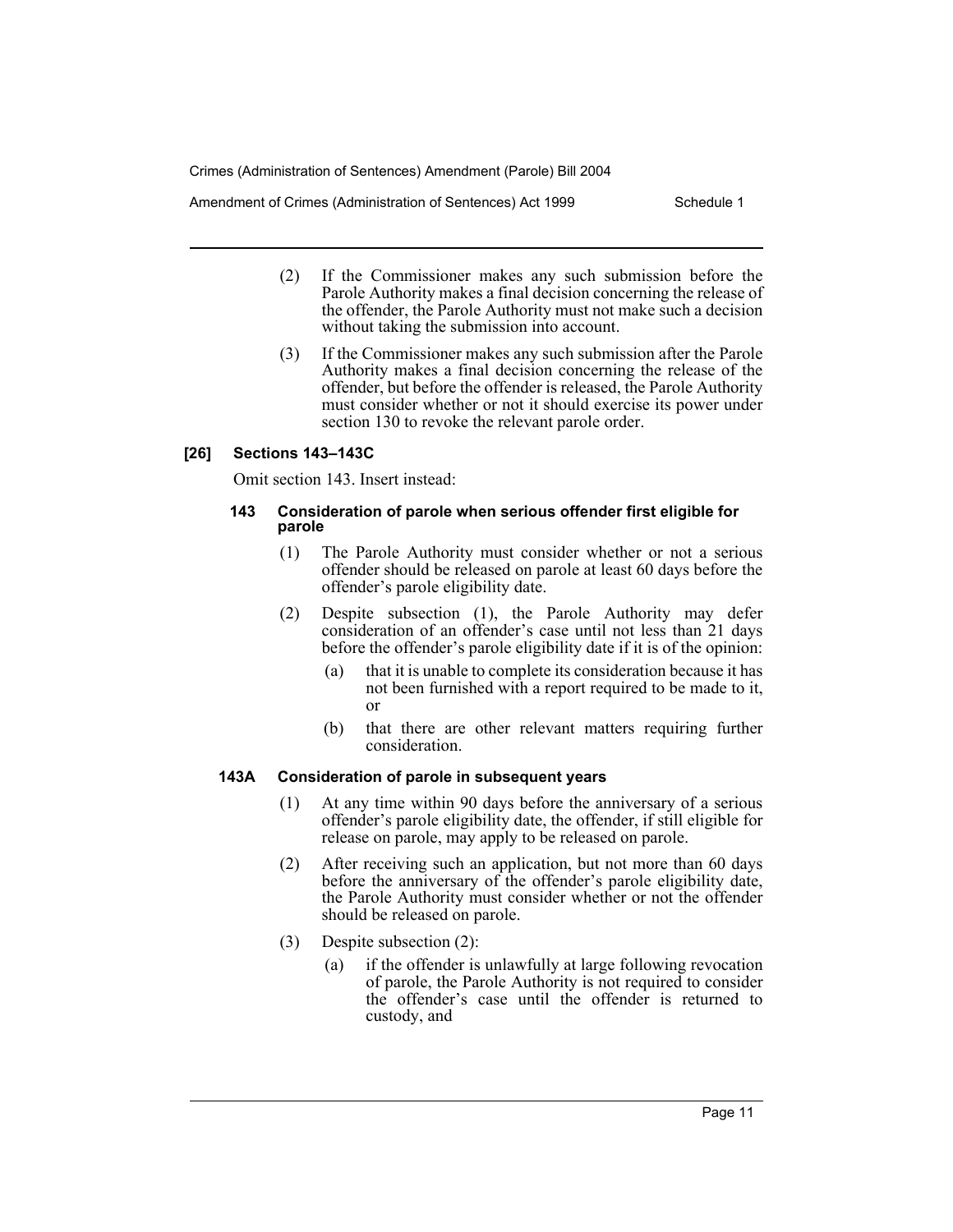Schedule 1 Amendment of Crimes (Administration of Sentences) Act 1999

- (b) if the offender is unlawfully at large for the whole of one or more years following the revocation, the Parole Authority may decline to consider the offender's case at all in relation to that year or those years, and
- (c) in any case, the Parole Authority may decline to consider an offender's case for up to 3 years at a time after it last considered the grant of parole to the offender.

#### **143B Consideration of parole so as to avoid manifest injustice**

The Parole Authority may consider a serious offender's case at any time after the offender's parole eligibility date, and without the need for an application, in such circumstances as may be prescribed by the regulations as constituting manifest injustice.

#### **143C Parole Authority may examine serious offender**

- (1) For the purpose of its consideration of a serious offender's case, the Parole Authority may (but need not) examine the offender.
- (2) A serious offender is not entitled to make submissions to the Parole Authority at any meeting held by it for the purposes of this section, and consequently section 190 (1) does not apply to any such meeting.

#### **[27] Sections 145–147**

Omit the sections. Insert instead:

#### **145 Notice to victims of intention to grant parole**

- (1) As soon as practicable after forming an initial intention to make a parole order for a serious offender, but subject to and in accordance with the regulations, the Parole Authority must give notice of its intention to those victims of the offender (if any) whose names are recorded in the Victims Register.
- (2) The notice must inform each victim concerned of the following matters:
	- (a) that the Parole Authority's initial intention is to make a parole order in relation to the offender,
	- (b) that the victim may apply to the Parole Authority for the matter to be reconsidered,
	- (c) that, if the victim makes such an application, there will be a hearing only if the application requests a hearing,
	- (d) that the Parole Authority will take into account any submissions by the victim when making its final decision on the matter.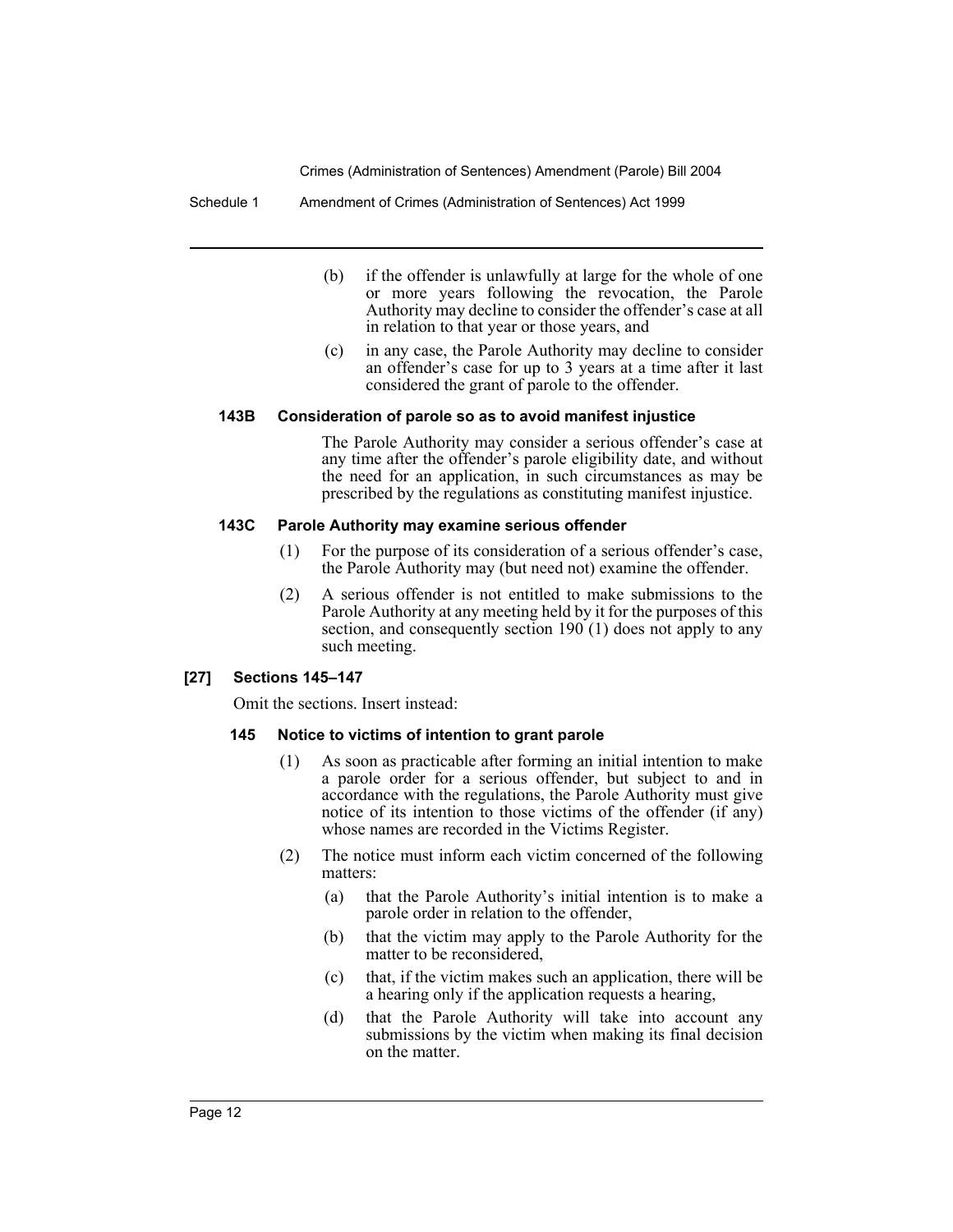Amendment of Crimes (Administration of Sentences) Act 1999 Schedule 1

- (3) The notice must indicate the address to which such an application should be sent and the date by which such an application must be made.
- (4) An application by a victim under this section:
	- (a) may be accompanied by written submissions in support of the application, and
	- (b) may request a hearing.
- (5) If the application requests a hearing, the Parole Authority:
	- (a) must set a date (occurring as soon as practicable) on which the hearing will be conducted, and
	- (b) must give notice to the Commissioner, the offender and the victim of the date, time and place for the hearing.
- (6) The notice to the offender under subsection (5) (b) must include the following information:
	- (a) that the Parole Authority's initial intention is to make a parole order,
	- (b) that there will be a hearing conducted for the purpose of reconsidering the matter,
	- (c) that, following the hearing, the Parole Authority could change its intention,
	- (d) that the offender will be entitled to make submissions at the hearing as to whether or not the offender should be released on parole,
	- (e) that other submissions may be made at the hearing by the State and by victims of the offender.
- (7) In circumstances where, under subsection (1), notice need not be given of its initial intention, the Parole Authority may, subject to section 152, proceed immediately to confirm its intention.

#### **146 Notice to serious offender of intention to refuse parole**

- (1) As soon as practicable after forming an initial intention not to make a parole order for a serious offender, the Parole Authority:
	- (a) must give notice of its intention to the offender, and
	- (b) must determine whether, in relation to any reconsideration of the matter:
		- (i) there will be a hearing, whether or not the offender requests a hearing, or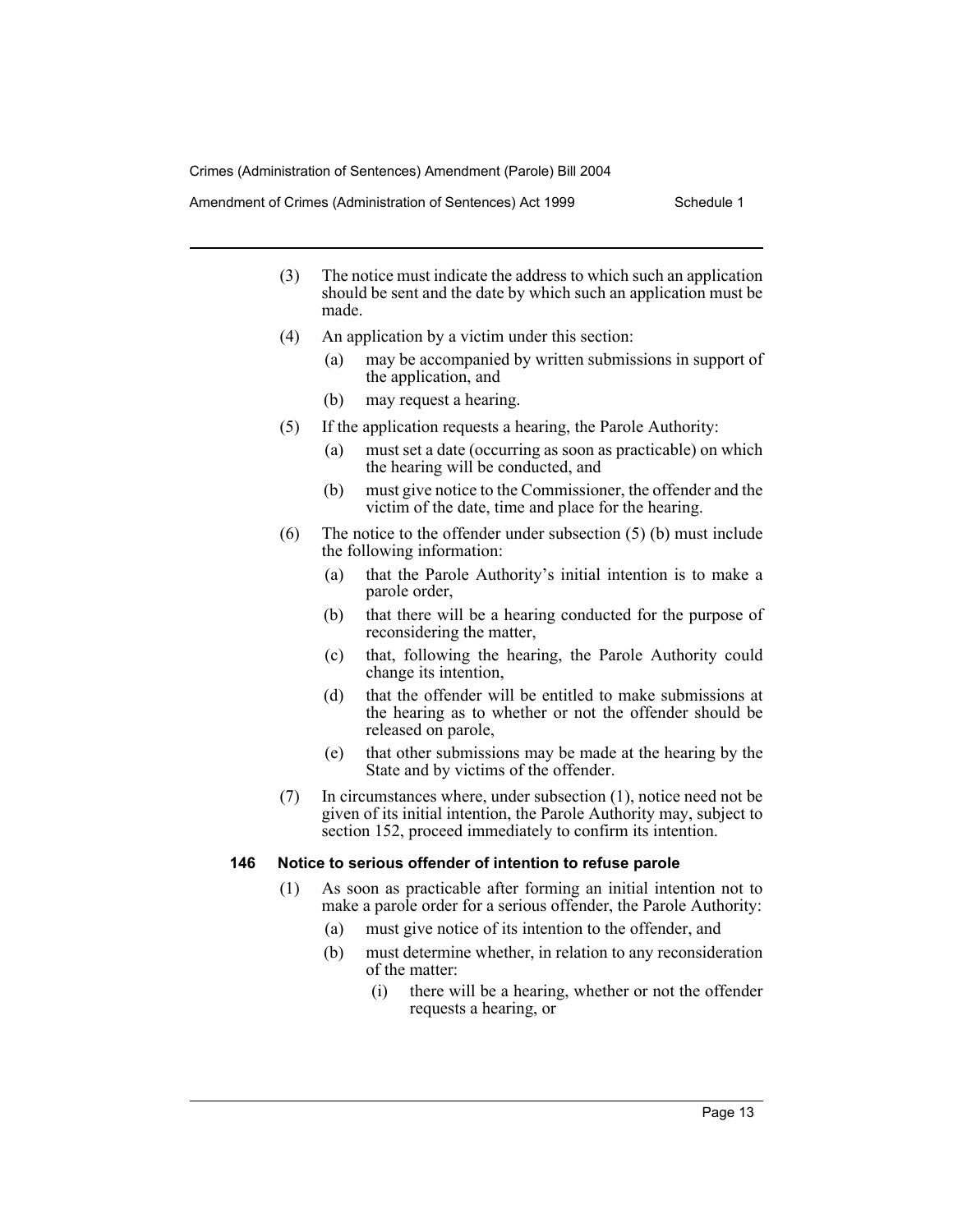Schedule 1 Amendment of Crimes (Administration of Sentences) Act 1999

- (ii) there will be a hearing only if the offender requests a hearing and the Parole Authority is satisfied that a hearing is warranted.
- (2) The notice must inform the offender of the following matters:
	- (a) that the Parole Authority's initial intention is not to make a parole order in relation to the offender,
	- (b) that the offender may apply to the Parole Authority for the matter to be reconsidered,
	- (c) that, if the offender makes such an application:
		- (i) there will be a hearing, whether or not the offender requests a hearing, or
		- (ii) there will be a hearing only if the offender requests a hearing and the Parole Authority is satisfied that a hearing is warranted,
	- (d) that the Parole Authority will take into account any submissions by the offender when making its final decision on the matter.
- (3) The notice:
	- (a) must indicate the address to which such an application should be sent, and the date by which such an application must be made, and
	- (b) subject to section 194, must be accompanied by copies of the reports and other documents intended to be used by the Parole Authority in making its final decision.
- (4) An application by an offender under this section:
	- (a) may be accompanied by written submissions in support of the application, and
	- (b) if the notice to the offender states that there will be a hearing only if the application requests a hearing, may request a hearing.
- (5) If there is to be a hearing, the Parole Authority:
	- (a) must set a date (occurring as soon as practicable) on which the hearing will be conducted, and
	- (b) must give notice to the Commissioner, the offender and, subject to and in accordance with the regulations, to those victims of the offender (if any) whose names are recorded in the Victims Register, of the date, time and place for the hearing.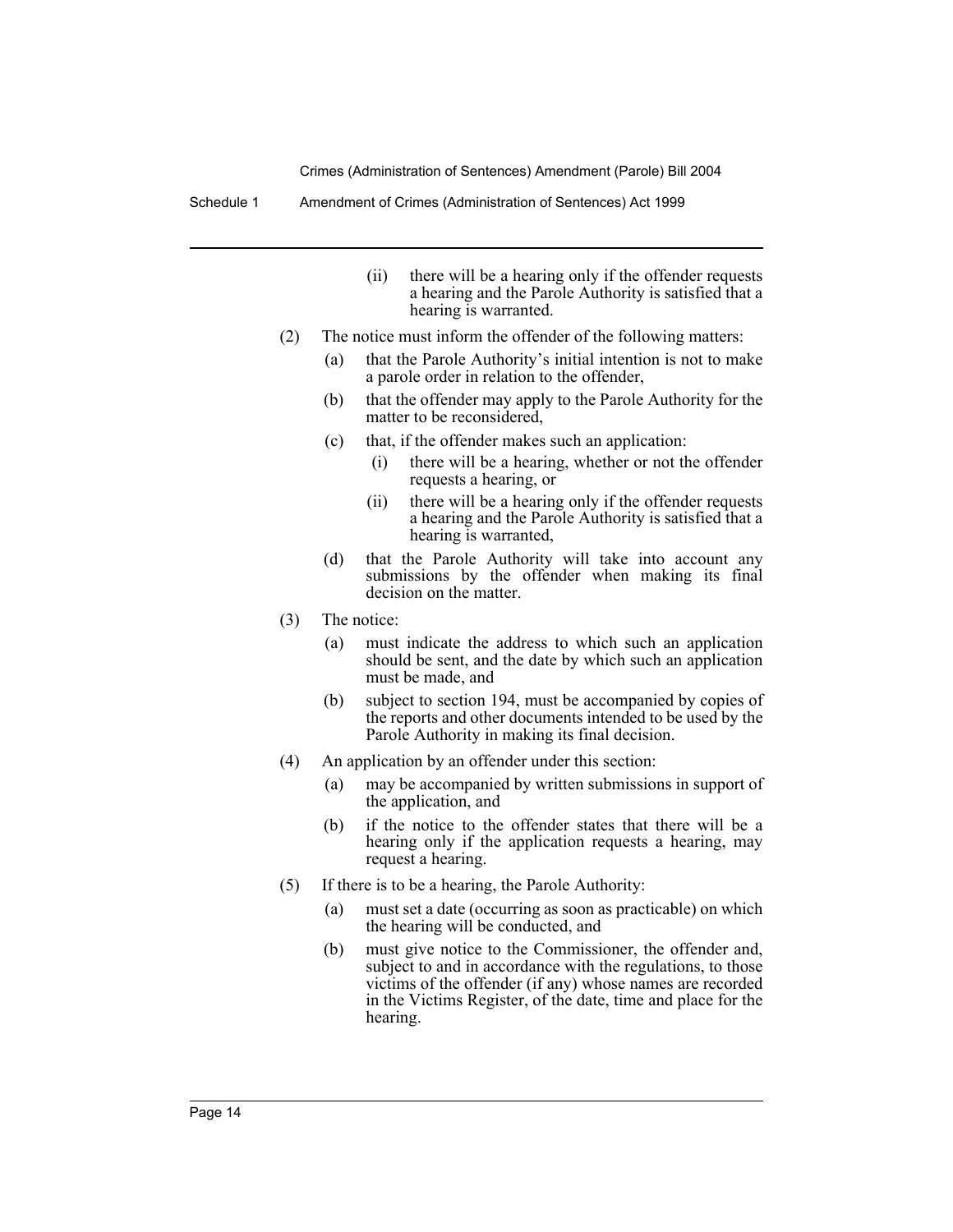Amendment of Crimes (Administration of Sentences) Act 1999 Schedule 1

- (6) The notice to a victim under subsection (5) (b) must include the following information:
	- (a) that the Parole Authority's initial intention is not to make a parole order,
	- (b) that there will be a hearing for the purpose of reconsidering the matter,
	- (c) that, following the hearing, the Parole Authority could change its intention,
	- (d) that the victim will be entitled to make submissions at the hearing as to whether or not the offender should be released on parole,
	- (e) that other submissions may be made at the hearing by the State and by the offender.

#### **147 Conduct of hearing**

- (1) At any hearing conducted by the Parole Authority pursuant to an application under section 145 or 146, both the offender and any victim of the offender may make submissions to the Parole Authority as to whether or not the offender should be released on parole.
- (2) Submissions may be made orally or in writing and, if in writing, may be given to the Parole Authority either in advance of or at the hearing.
- (3) The Parole Authority may postpone or adjourn a hearing for any reason that seems appropriate to it.

#### **[28] Section 148 Principles on which Parole Authority's final decision to be made**

Omit "victim submissions" wherever occurring in section 148 (1) (a) and (b) (except where secondly occurring in section  $148(1)(a)$ ).

Insert instead "submissions to the contrary".

#### **[29] Section 148 (1) (d)**

Omit "victim". Insert instead "other".

#### **[30] Section 148 (2)**

Insert ", subject to section 185 (2)," after "and".

#### **[31] Section 149 Decision following review**

Insert "occurring during a period" after "on a day" in section 149 (3).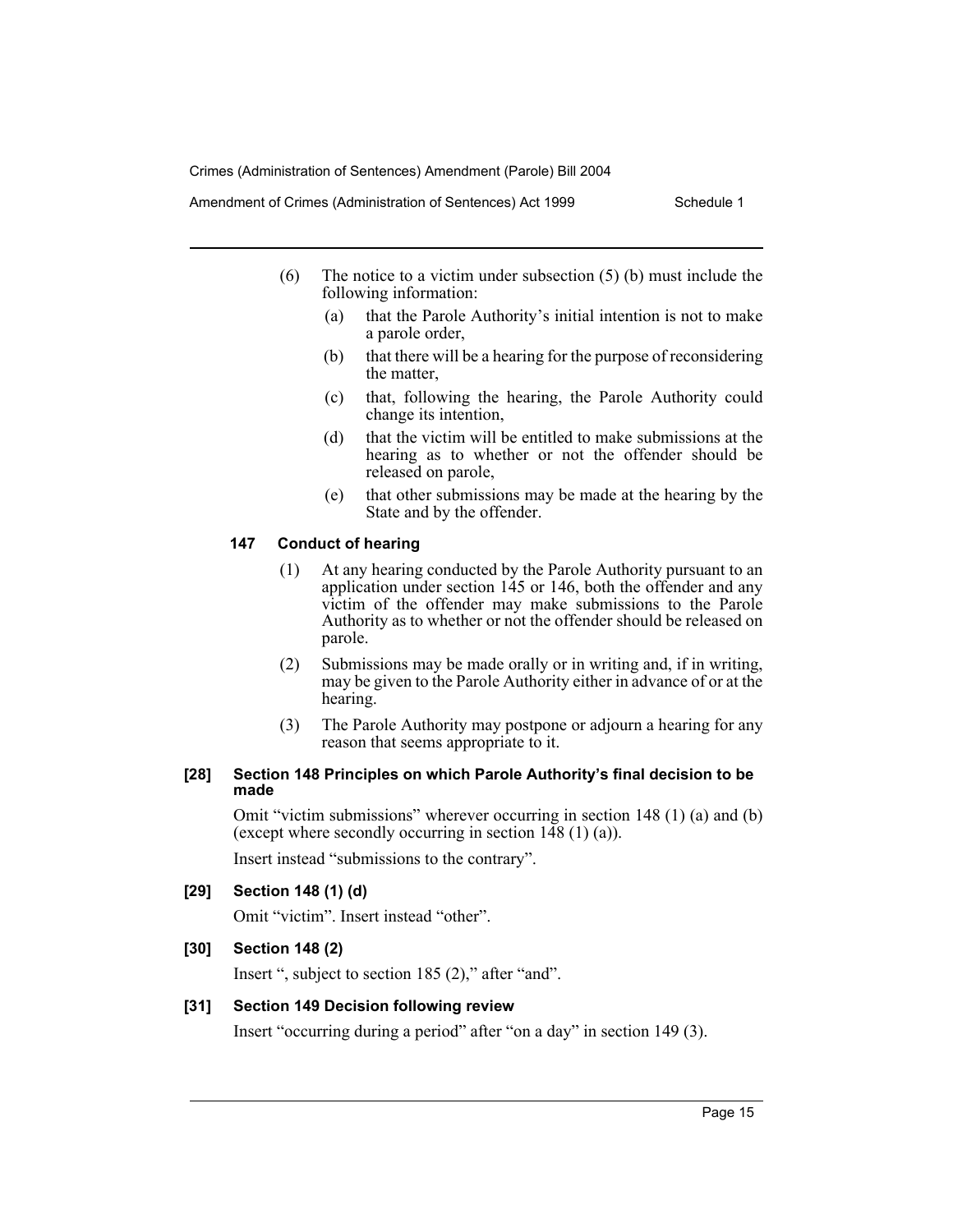Schedule 1 Amendment of Crimes (Administration of Sentences) Act 1999

#### **[32] Section 150 Decision where no review**

Insert "or other submissions to the contrary" after "no victim submissions" in section 150 (1).

#### **[33] Section 150 (3)**

Insert "occurring during a period" after "on a day".

#### **[34] Section 151 Release of serious offender on parole**

Omit section 151 (1). Insert instead:

- (1) The period to be specified in a parole order under section 149 or 150 is to be:
	- (a) if the order is made earlier than 14 days before the offender's parole eligibility date, a period beginning no earlier than the offender's parole eligibility date and ending no later than 21 days after that date, and
	- (b) in any other case, a period beginning no earlier than 14 days after the date on which the order is made and ending no later than 35 days after that date.

#### **[35] Section 151 (2)**

Omit "7". Insert instead "14".

#### **[36] Sections 151, 155, 156, 157, 176, 177 and 178**

Omit "Court of Criminal Appeal" wherever occurring. Insert instead "Supreme Court".

#### **[37] Section 153**

Omit the section. Insert instead:

#### **153 Submissions by State**

- (1) The State may at any time make submissions to the Parole Authority concerning the release on parole of a serious offender.
- (2) If the State makes any such submission before the Parole Authority makes a final decision concerning the release of the offender, the Parole Authority must not make such a decision without taking the submission into account.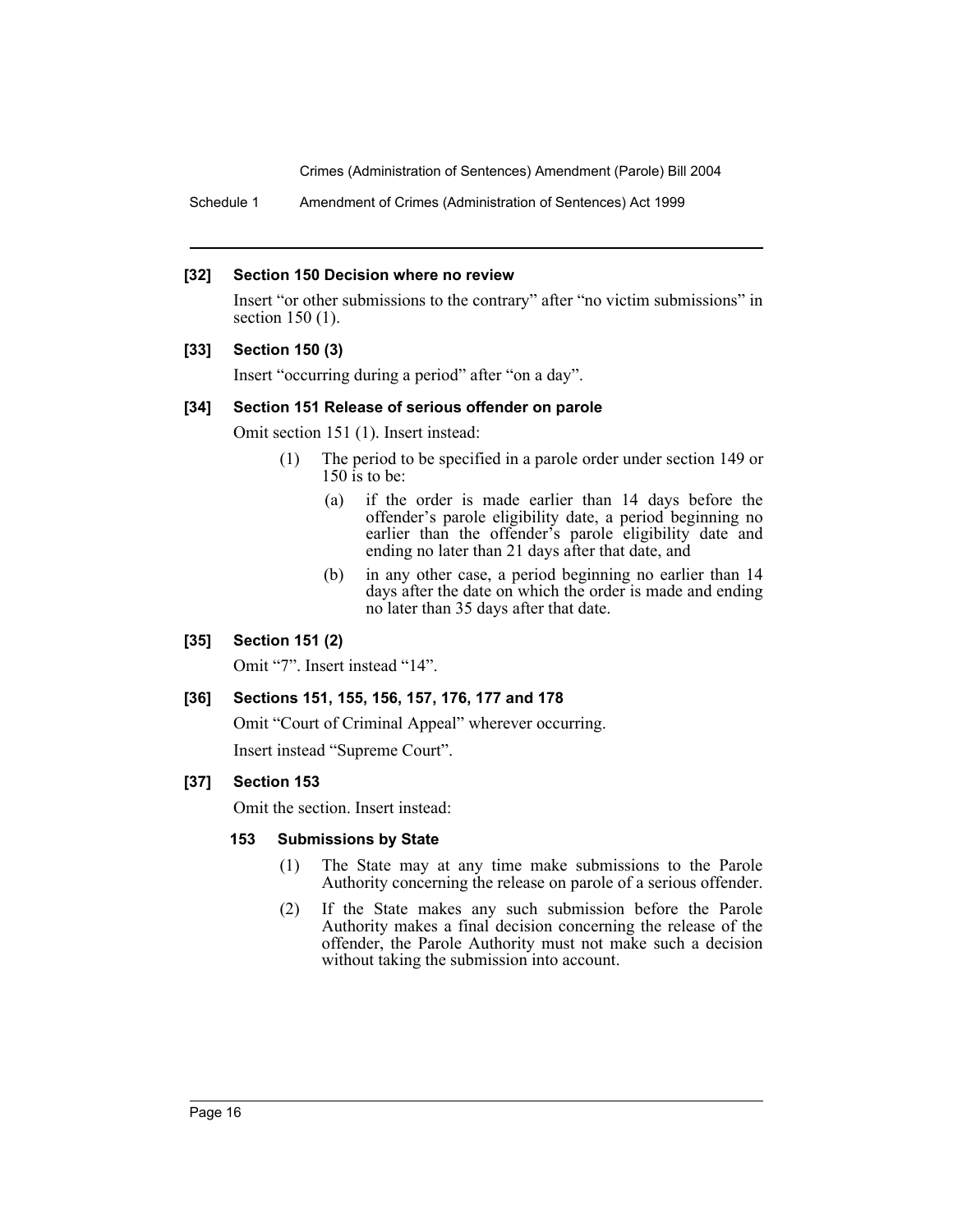Amendment of Crimes (Administration of Sentences) Act 1999 Schedule 1

- (3) If the State makes any such submission after the Parole Authority makes a final decision concerning the release of the offender, but before the offender is released, the Parole Authority must consider whether or not it should exercise its power under section 130 to revoke the relevant parole order.
- (4) The regulations may make provision for or with respect to submissions by the State under this section, including provisions relating to the application of this Subdivision in connection with any such submission.
- (5) The powers of the State under this section may be exercised by the Commissioner and by any other authority of the State.

#### **[38] Section 154A Serious offenders the subject of non-release recommendations**

Omit "Chief Executive Officer of the Corrections Health Service" from section 154A (3) (a).

Insert instead "Chief Executive Officer, Justice Health".

### **[39] Part 6, Division 2, Subdivision 4, heading**

Omit "**Court of Criminal Appeal**". Insert instead "**Supreme Court**".

#### **[40] Section 163 Revocation of periodic detention order**

Omit "revoked." from section 163 (1) (c). Insert instead:

revoked,

and may do so either on its own initiative or on the recommendation of the Commissioner.

#### **[41] Sections 165AA, 179A and 181**

Omit "the Board's" and "the Board" wherever occurring.

Insert instead "the Parole Authority's" and "the Parole Authority", respectively.

#### **[42] Section 167 Revocation of home detention order**

Omit "order." from section 167 (1) (d). Insert instead:

order,

and may do so either on its own initiative or on the recommendation of the Commissioner or a probation and parole officer.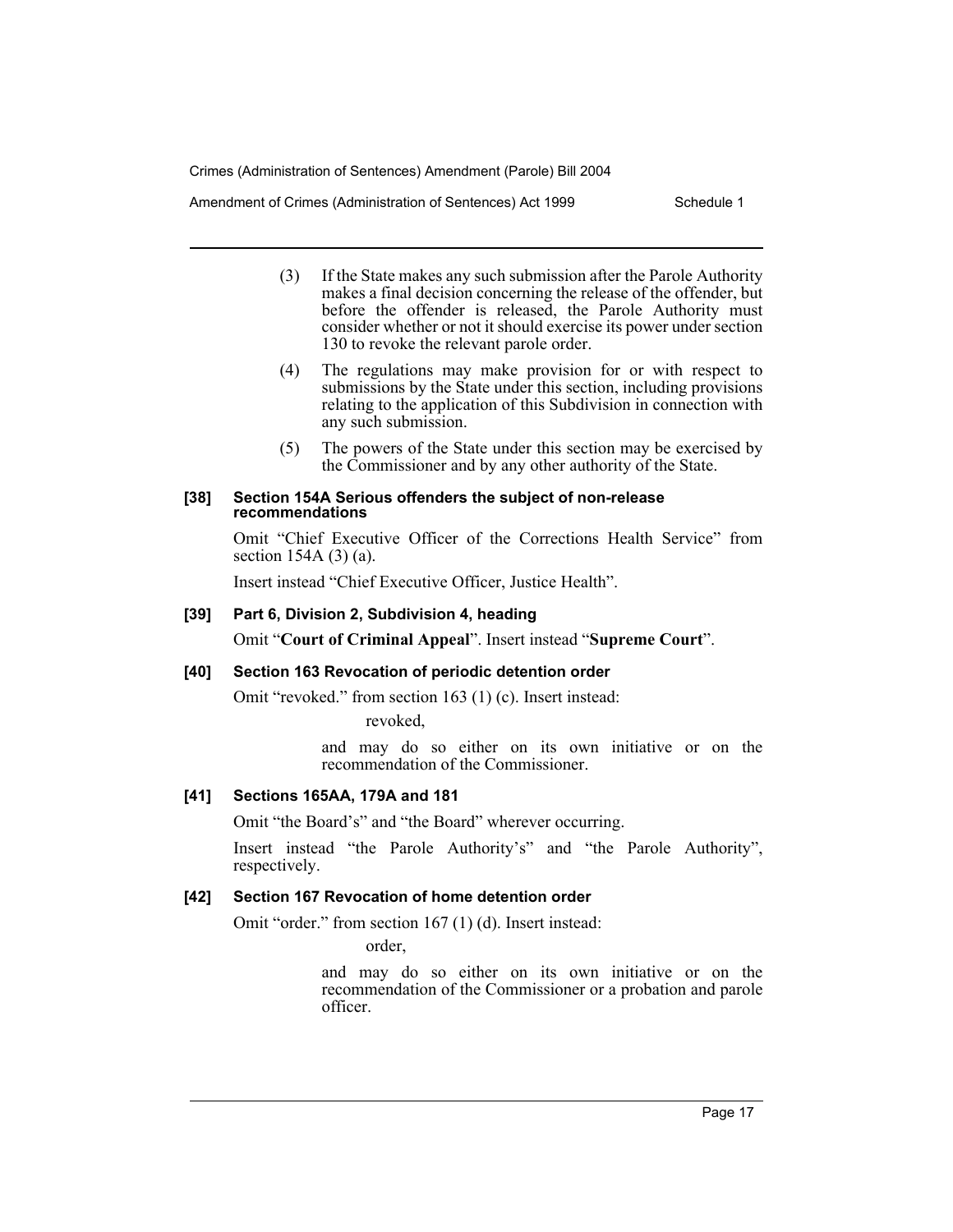Schedule 1 Amendment of Crimes (Administration of Sentences) Act 1999

#### **[43] Section 170 Revocation of parole order**

Omit "revoked." from section 170 (1) (c). Insert instead:

revoked,

and may do so either on its own initiative or on the recommendation of the Commissioner or a probation and parole officer.

#### **[44] Section 172A**

Insert after section 172:

#### **172A Interim suspension of parole order**

- (1) On the application of the Commissioner, a judicial member of the Parole Authority:
	- (a) may make an order suspending an offender's parole order, and
	- (b) if the offender is not then in custody, may issue a warrant for the offender's arrest.
- (2) An application under subsection (1) may be made in person or by telephone, electronic mail or facsimile transmission.
- (3) Action under subsection (1) may only be taken in relation to an offender's parole order if the judicial member is satisfied:
	- (a) that the Commissioner has reasonable grounds for believing:
		- (i) that the offender has failed to comply with the offender's obligations under the parole order, or
		- (ii) that there is a serious and immediate risk that the offender will leave New South Wales in contravention of the conditions of the parole order, or
		- (iii) that there is a serious and immediate risk that the offender will harm another person, or
		- (iv) that there is a serious and immediate risk that the offender will commit an offence, and
	- (b) that, because of the urgency of the circumstances, there is insufficient time for a meeting of the Parole Authority to be convened to deal with the matter.
- (4) If an application under this section is made otherwise than in person, the judicial member may furnish the applicant with a suspension order or arrest warrant: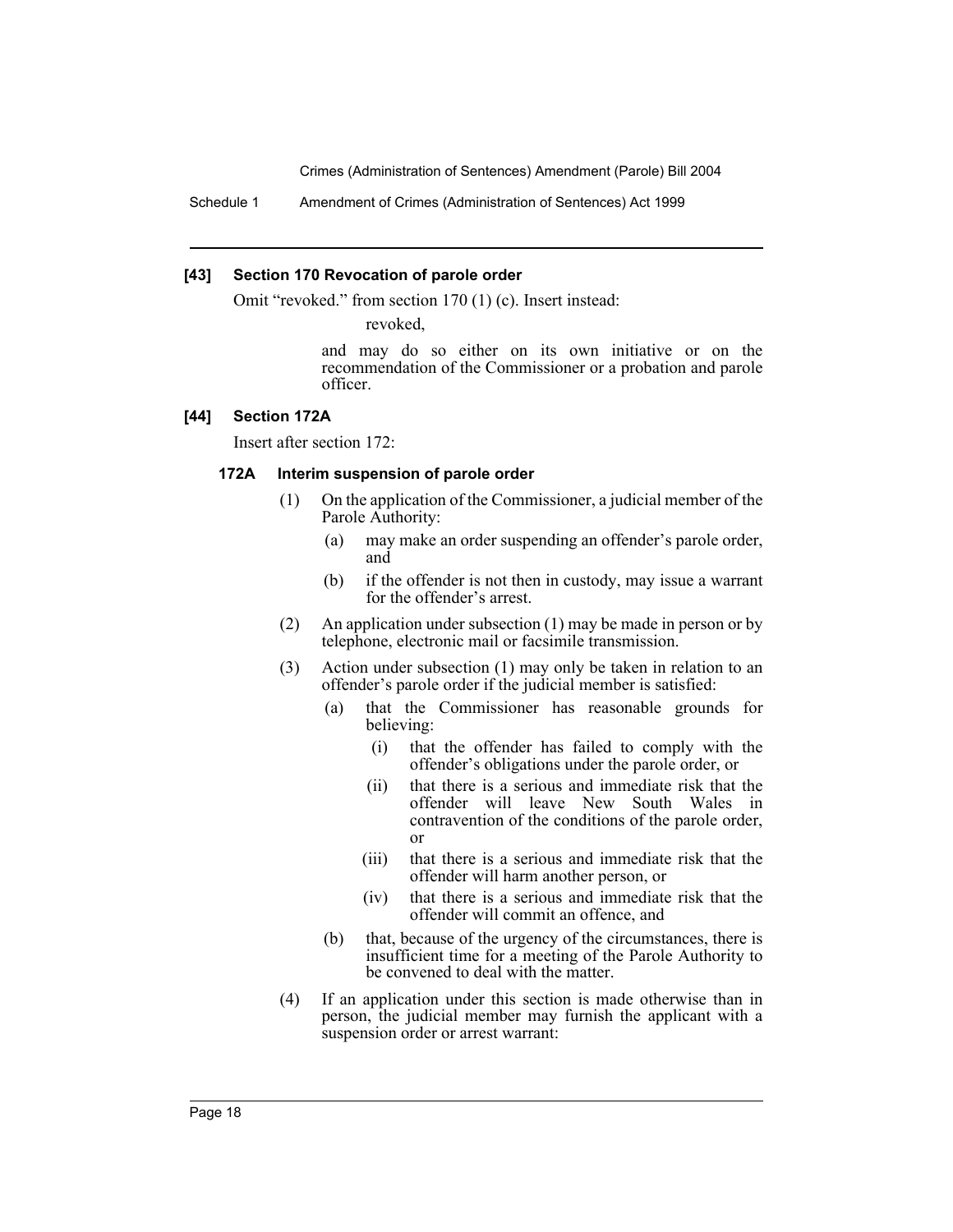Amendment of Crimes (Administration of Sentences) Act 1999 Schedule 1

- (a) by sending a copy of the order or warrant to the applicant by electronic mail or facsimile transmission, or
- (b) by dictating the terms of the order or warrant to the applicant by telephone.
- (5) A document:
	- (a) that contains:
		- (i) a copy of a suspension order or arrest warrant that the judicial member has sent by electronic mail or facsimile transmission, or
		- (ii) the terms of a suspension order or arrest warrant that the judicial member has dictated by telephone, and
	- (b) that bears a notation:
		- (i) as to the identity of the judicial member, and
		- (ii) as to the time at which the copy was sent or the terms dictated,

has the same effect as the original suspension order or arrest warrant.

- (6) A suspension order may be revoked by any judicial member of the Parole Authority or by the Commissioner.
- (7) Unless sooner revoked, a suspension order ceases to have effect at the end of 28 days after it is made or, if the offender is not in custody when it is made, at the end of 28 days after the offender is taken into custody.
- (8) While a suspension order is in force, the parole order to which it relates does not have effect.
- (9) An arrest warrant is sufficient authority for a police officer to arrest the offender named in the warrant, to convey the offender to the correctional centre specified in the warrant and to deliver the offender into the custody of the governor of that correctional centre.
- (10) In this section:

*arrest warrant* means a warrant referred to in subsection (1) (b). *suspension order* means an order referred to in subsection (1) (a).

#### **[45] Section 173 Notice of revocation**

Insert "and, in any case, within 21 days after the offender is returned to custody" after "executed" in section  $173(1A)$  (b).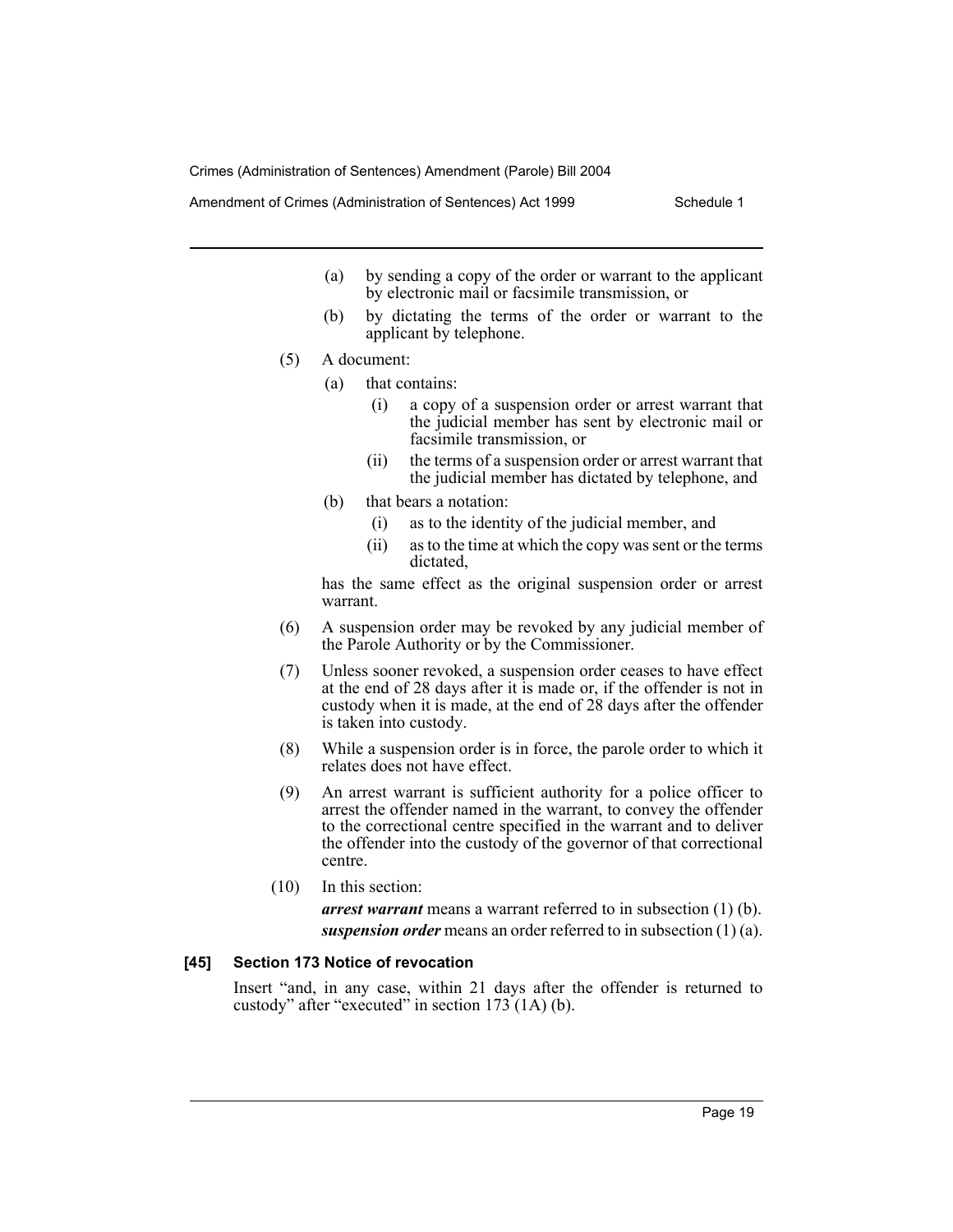Schedule 1 Amendment of Crimes (Administration of Sentences) Act 1999

# **[46] Part 7, Division 5, heading**

Omit "**Court of Criminal Appeal**". Insert instead "**Supreme Court**".

- **[47] Section 179 Consequential revocation of other orders** Omit "Divisions 1, 2 and 3" from section 179 (2). Insert instead "Divisions 1–4".
- **[48] Section 180 Offenders to attend Parole Authority when called on** Omit "or the Secretary of the Parole Board" from section 180 (2) (a).

# **[49] Section 183 Constitution of Parole Authority**

Omit section 183 (1). Insert instead:

(1) There is constituted by this Act a State Parole Authority.

# **[50] Section 183 (2) (d)**

Omit the paragraph.

### **[51] Section 183 (2A)**

Insert after section 183 (2):

 $(2A)$  Of the members referred to in subsection  $(2)$  (e), at least one must be a person who, in the opinion of the Minister, has an appreciation or understanding of the interests of victims of crime.

#### **[52] Section 184 Divisions of Parole Authority**

Omit section 184 (2) (c). Insert instead:

(c) one or more official members.

# **[53] Sections 185 and 185A**

Omit section 185. Insert instead:

#### **185 Functions of Parole Authority**

- (1) The Parole Authority has the following functions:
	- (a) to determine matters with respect to the granting of parole and the conditions on which parole is granted,
	- (b) to determine matters with respect to the revocation of periodic detention orders, home detention orders and parole orders,
	- (c) such other functions as are conferred or imposed on it by or under this or any other Act or law.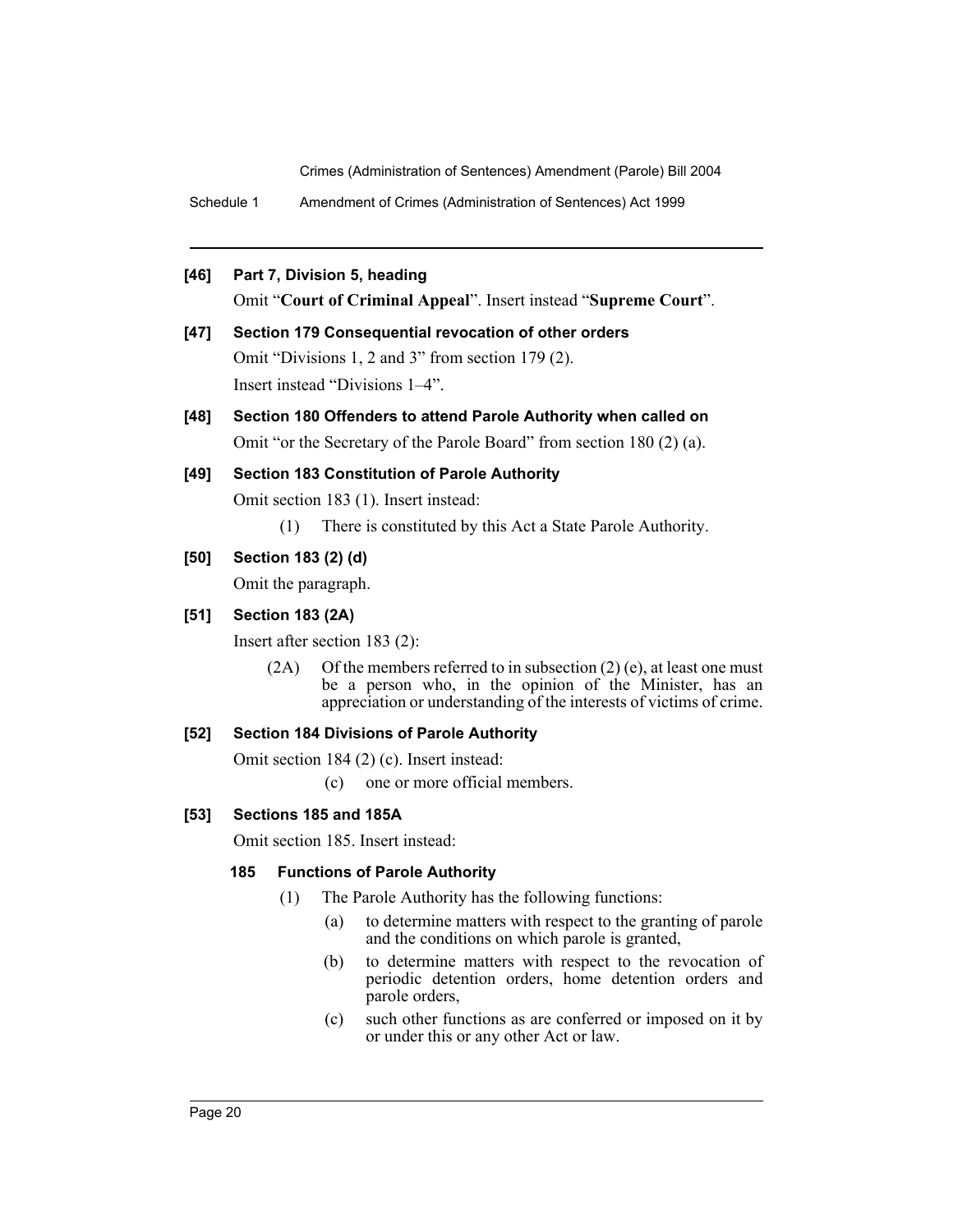Amendment of Crimes (Administration of Sentences) Act 1999 Schedule 1

- (2) In exercising its functions, the Parole Authority:
	- (a) must have regard to the fact that the Commissioner has the care, control and management of all offenders who are held in custody in accordance with Part 2, 3 or 4, and
	- (b) must consider any submissions made to it by the Commissioner or by any other person or body entitled to make such submissions.
- (3) In particular, in exercising any function in respect of which the Review Council has furnished advice, the Parole Authority must have regard not only to that advice but also to any submissions made by the Commissioner with respect to that advice.

# **185A Establishment of guidelines**

In consultation with the Minister, the Parole Authority may from time to time establish guidelines (not inconsistent with this Act or the regulations) in relation to the exercise of its functions.

# **[54] Section 189 Misconduct before Parole Authority**

Omit the penalty provision at the end of section 189 (1). Insert instead: Maximum penalty: 20 penalty units or imprisonment for 28 days.

# **[55] Section 192 Report to Minister**

Omit section 192 (2). Insert instead:

(2) The Parole Authority must also report to the Minister from time to time on any aspect of its activities concerning which the Minister requests a report.

# **[56] Sections 193A–193C**

Insert after section 193:

# **193A Access to documents held by Parole Authority**

- (1) The Minister is entitled to be given access to all documents held by or on behalf of the Parole Authority.
- (2) Subject to section 194, a victim of a serious offender is entitled to be given access to all documents held by or on behalf of the Parole Authority in relation to the offender.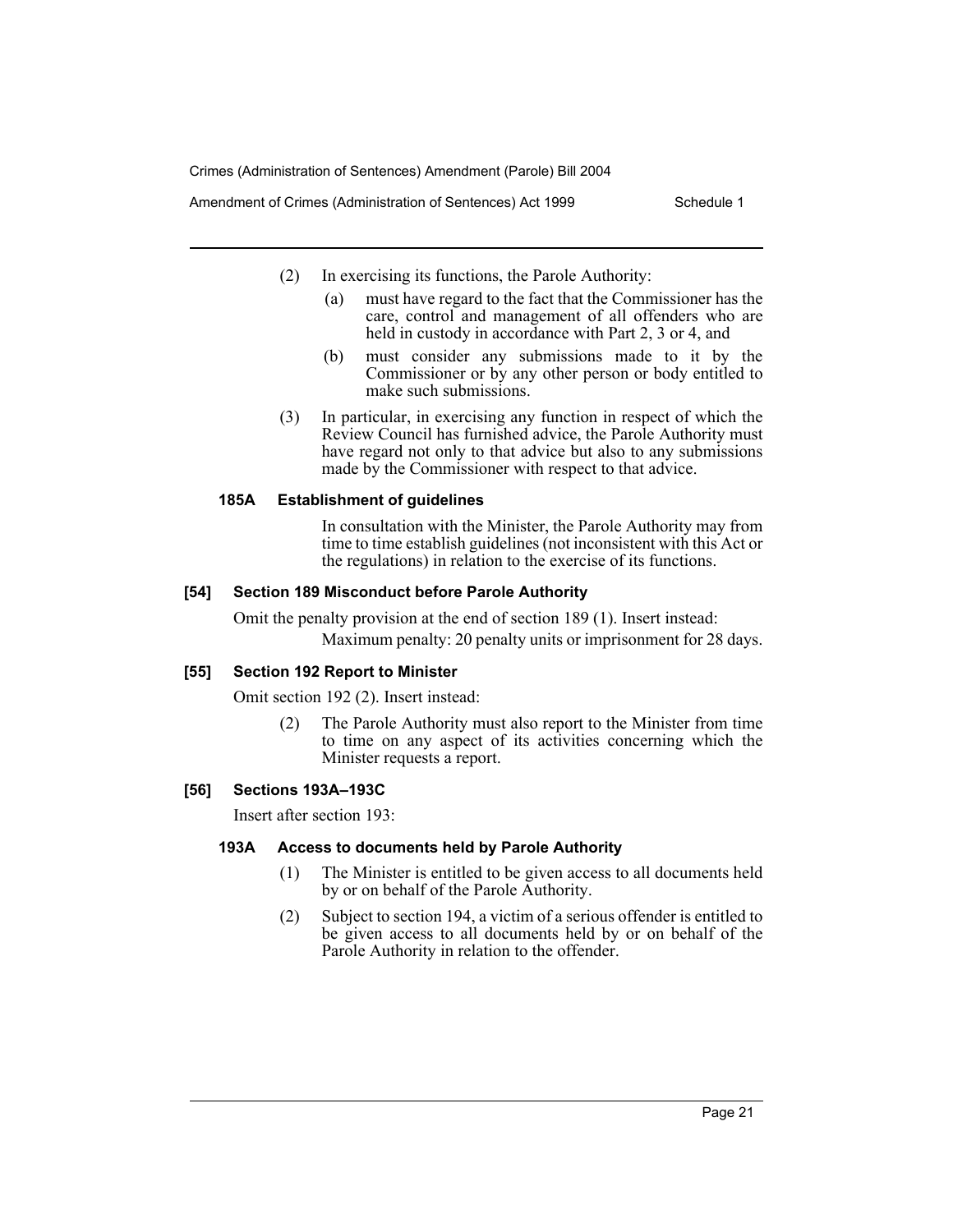Schedule 1 Amendment of Crimes (Administration of Sentences) Act 1999

#### **193B Recommendations to Commissioner**

- (1) The Parole Authority may at any time make recommendations to the Commissioner concerning the preparation of offenders for release on parole, either generally or in relation to any particular offender or class of offenders.
- (2) In exercising his or her functions, the Commissioner must have regard to, but is not bound by, any such recommendation.

#### **193C Parole Authority decisions**

- (1) The Parole Authority must cause a record of its reasons for the following decisions under Parts 6 and 7 to be kept in the minutes of its meetings:
	- (a) all decisions that result in the granting or refusing of parole,
	- (b) all decisions that result in the revocation of a periodic detention order, home detention order or parole order,
	- (c) all decisions that result in the refusal to revoke a periodic detention order or home detention order following a recommendation referred to in section 163 (1) or 167  $(1)$ ,
	- (d) all decisions that result in the refusal to revoke a parole order:
		- (i) following a submission made under section 141A (3) or 153 (3), or
		- (ii) following a recommendation referred to in section 170 (1).
- (2) In recording its reasons for a decision under Division 2 of Part 6 that an offender should or should not be released on parole, the Parole Authority must address:
	- (a) the matters referred to in section 135, and
	- (b) if the decision relates to a serious offender to whom section 154 applies, the matters referred to in that section, and
	- (c) such other matters as the Parole Authority is, under this Act or the regulations, required to take into account in making the decision.
- (3) Copies of any records made under this section are to be supplied to the Minister, the Commissioner and the Probation and Parole Service, as they may request.
- (4) Subject to this Act, a decision by the Parole Authority under Part 6 or 7 is final.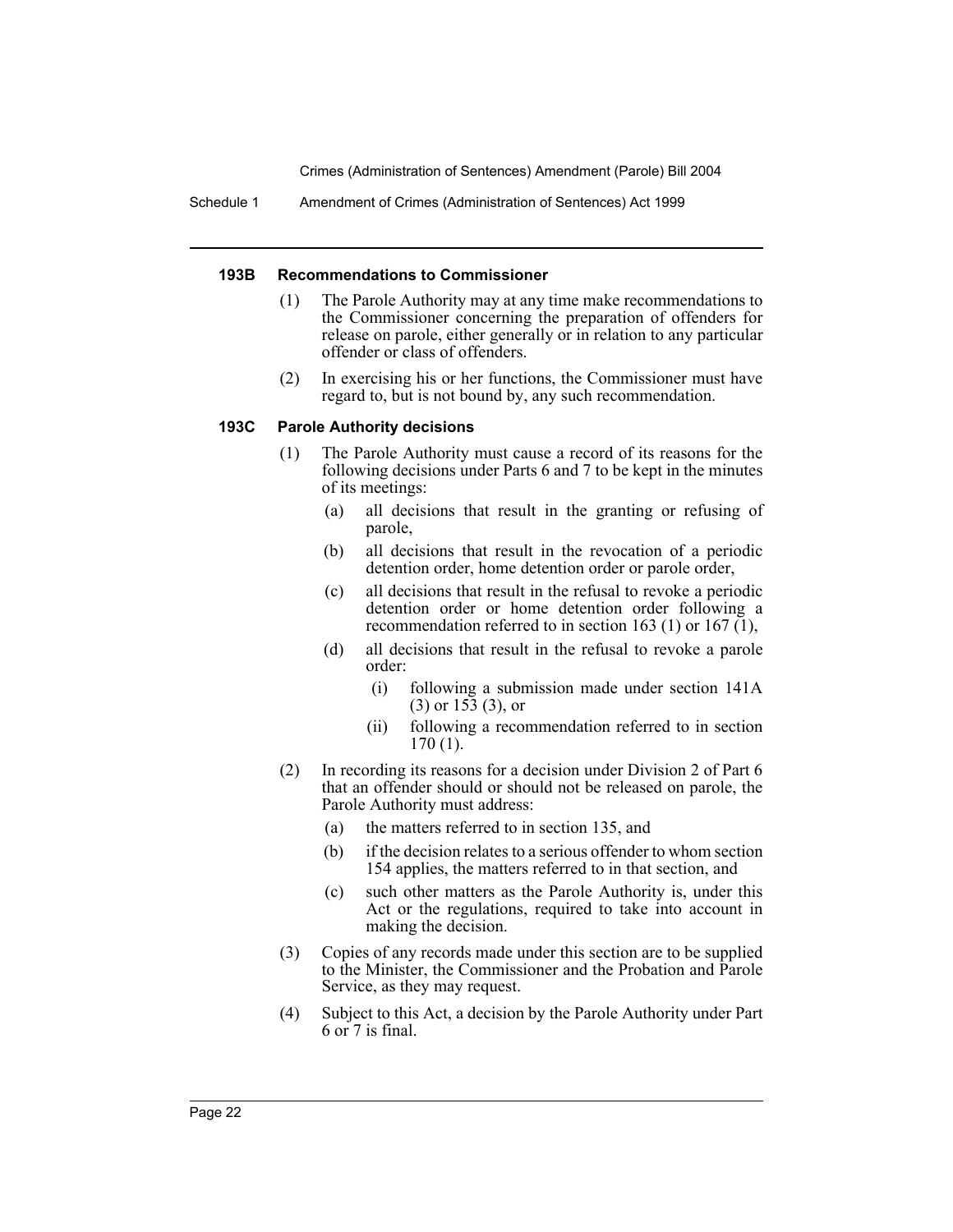Amendment of Crimes (Administration of Sentences) Act 1999 Schedule 1

#### **[57] Section 194 Security of certain information**

Insert at the end of section 194 (d):

, or

- (e) adversely affect the supervision of any offender who has been released on parole, or
- (f) disclose the contents of any offender's medical, psychiatric or psychological report.

#### **[58] Section 194 (2)**

Insert at the end of section 194:

(2) Subsection (1) does not permit the Minister to be denied access to any document held by the Parole Authority.

#### **[59] Section 198 Matters to be considered in relation to certain advisory functions**

Insert after section 198 (2):

- (2A) When exercising its functions under section 197 (2) (b) in relation to a serious offender, the Review Council must consider the following matters:
	- (a) the public interest,
	- (b) the offender's classification history,
	- (c) the offender's conduct while in custody, both in relation to sentences currently being served and in relation to earlier sentences,
	- (d) the offender's willingness to participate in rehabilitation programs, and the success or otherwise of his or her participation in such programs,
	- (e) any relevant reports (including any medical, psychiatric or psychological reports) that are available to the Review Council in relation to the offender,
	- (f) any other matter that the Review Council considers to be relevant.

#### **[60] Section 198 (3)**

Omit "subsection (1)". Insert instead "subsections (1) and (2A)".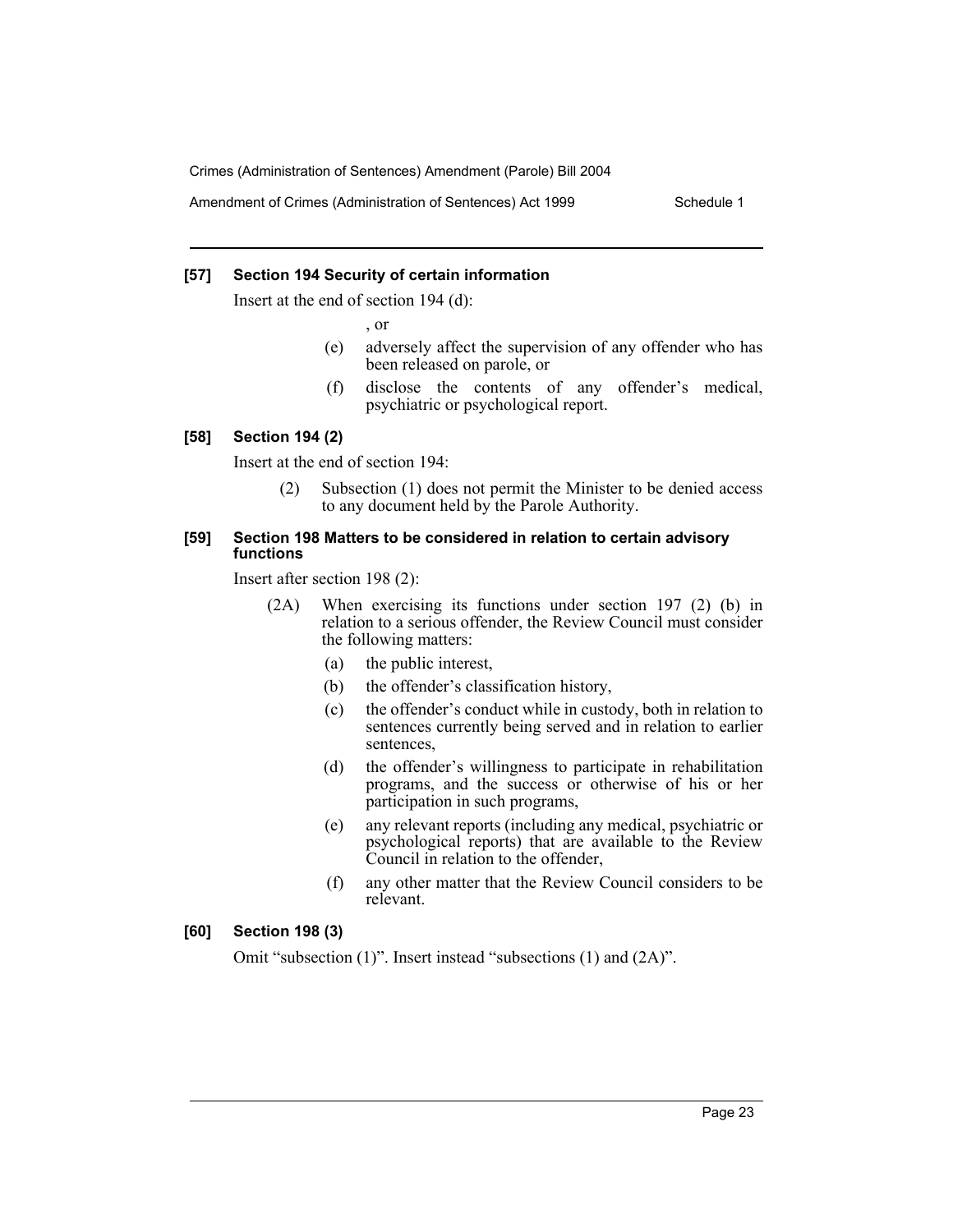Schedule 1 Amendment of Crimes (Administration of Sentences) Act 1999

#### **[61] Section 232 Commissioner**

Insert after section 232 (1) (a):

(a1) has the care, control and management of all offenders who are held in custody in accordance with Part 2, 3 or 4, and

#### **[62] Section 232 (2)**

Insert ",  $(a1)$ " after " $(a)$ ".

#### **[63] Section 236A Functions of Justice Health**

Omit "The Corrections Health Service". Insert instead "Justice Health".

#### **[64] Section 236B CEO, Justice Health, to have access to correctional centres, offenders and medical records**

Omit "the Corrections Health Service". Insert instead "Justice Health".

#### **[65] Sections 236B, 236C and 236D**

Omit "Chief Executive Officer, Corrections Health Service" wherever occurring.

Insert instead "Chief Executive Officer, Justice Health".

#### **[66] Section 236E Definitions**

Omit the definition of *authorised person*. Insert instead:

*authorised person* means a person appointed in accordance with the regulations to be an authorised person for the purposes of this Division.

#### **[67] Section 236H Protection from liability**

Omit "authorised officer" from section 236H (1) (b).

Insert instead "authorised person".

#### **[68] Section 236I Regulations**

Omit section 236I (a). Insert instead:

(a) the appointment of authorised persons for the purposes of this Division,

#### **[69] Section 244 CEO, Justice Health, to have access to correctional centres, offenders and medical records**

Omit "Corrections Health Service" wherever occurring.

Insert instead "Justice Health".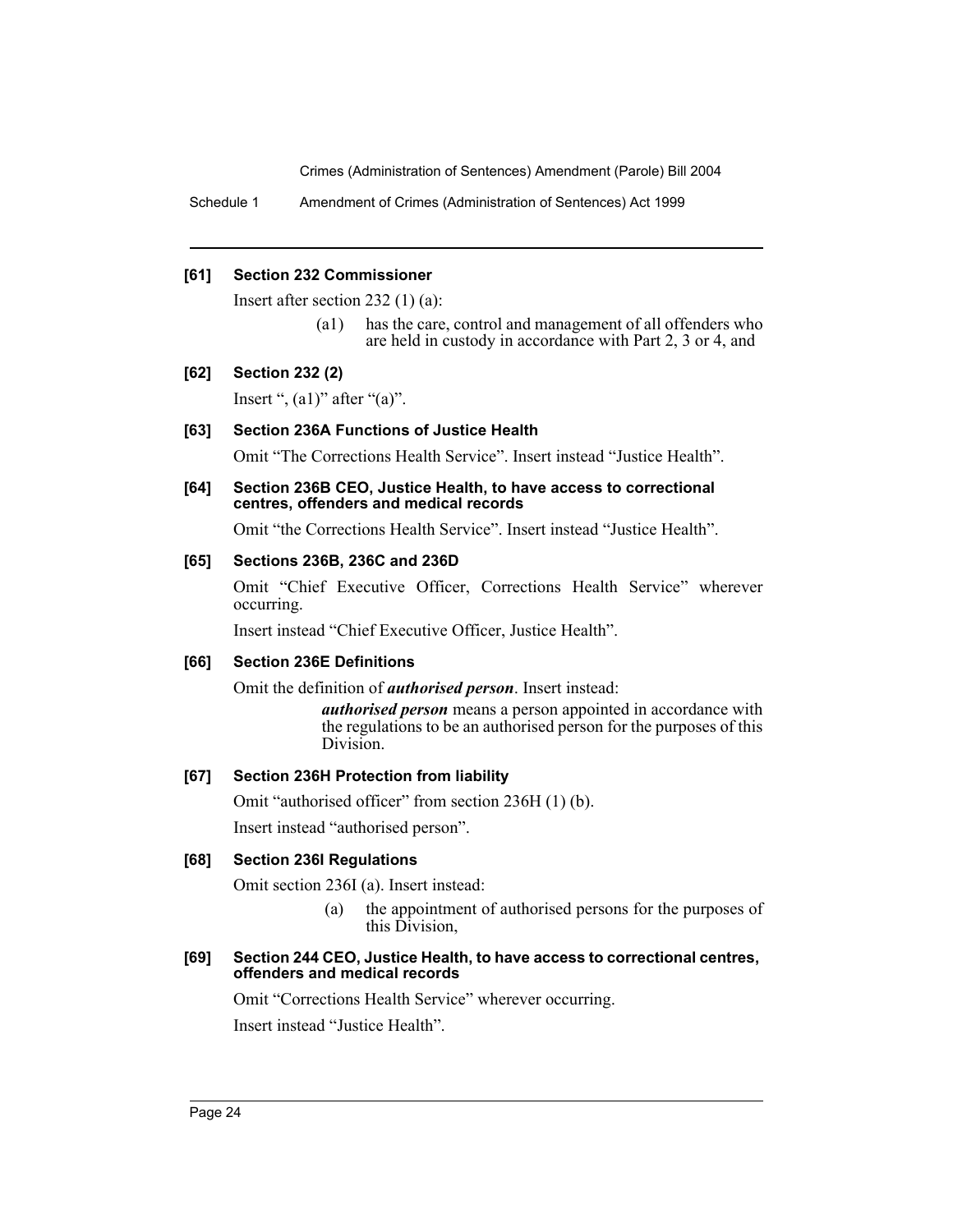Amendment of Crimes (Administration of Sentences) Act 1999 Schedule 1

#### **[70] Section 256 Victims Register**

Omit "a criminal offence" from the definition of *victim* in section 256 (5). Insert instead "an offence".

# **[71] Schedule 1 Parole Authority**

Insert after clause 2 (3):

(3A) The term for which a person is appointed to act in the office of a Deputy Chairperson is to be such period (not exceeding 3 years) as is specified in the relevant instrument of appointment.

# **[72] Schedule 1, clause 19 (2)**

Insert at the end of clause 19:

(2) The Secretary of the Parole Authority is taken to be a non-judicial member for the purposes of a committee appointed for the purpose referred to in subclause (1) (b), and may consequently be appointed as a member of such a committee.

# **[73] Schedule 2 Serious Offenders Review Council**

Insert after clause 2 (3):

(3A) The term for which a person is appointed to act in the office of the Deputy Chairperson is to be such period (not exceeding 3 years) as is specified in the relevant instrument of appointment.

# **[74] Schedule 5 Savings, transitional and other provisions**

Insert at the end of clause 1 (1):

*Crimes (Administration of Sentences) Amendment (Parole) Act 2004*

# **[75] Schedule 5**

Insert at the end of the Schedule, with appropriate Part and clause numbers:

# **Part Provisions consequent on enactment of Crimes (Administration of Sentences) Amendment (Parole) Act 2004**

# **Definition**

In this Part, *the 2004 amending Act* means the *Crimes (Administration of Sentences) Amendment (Parole) Act 2004*.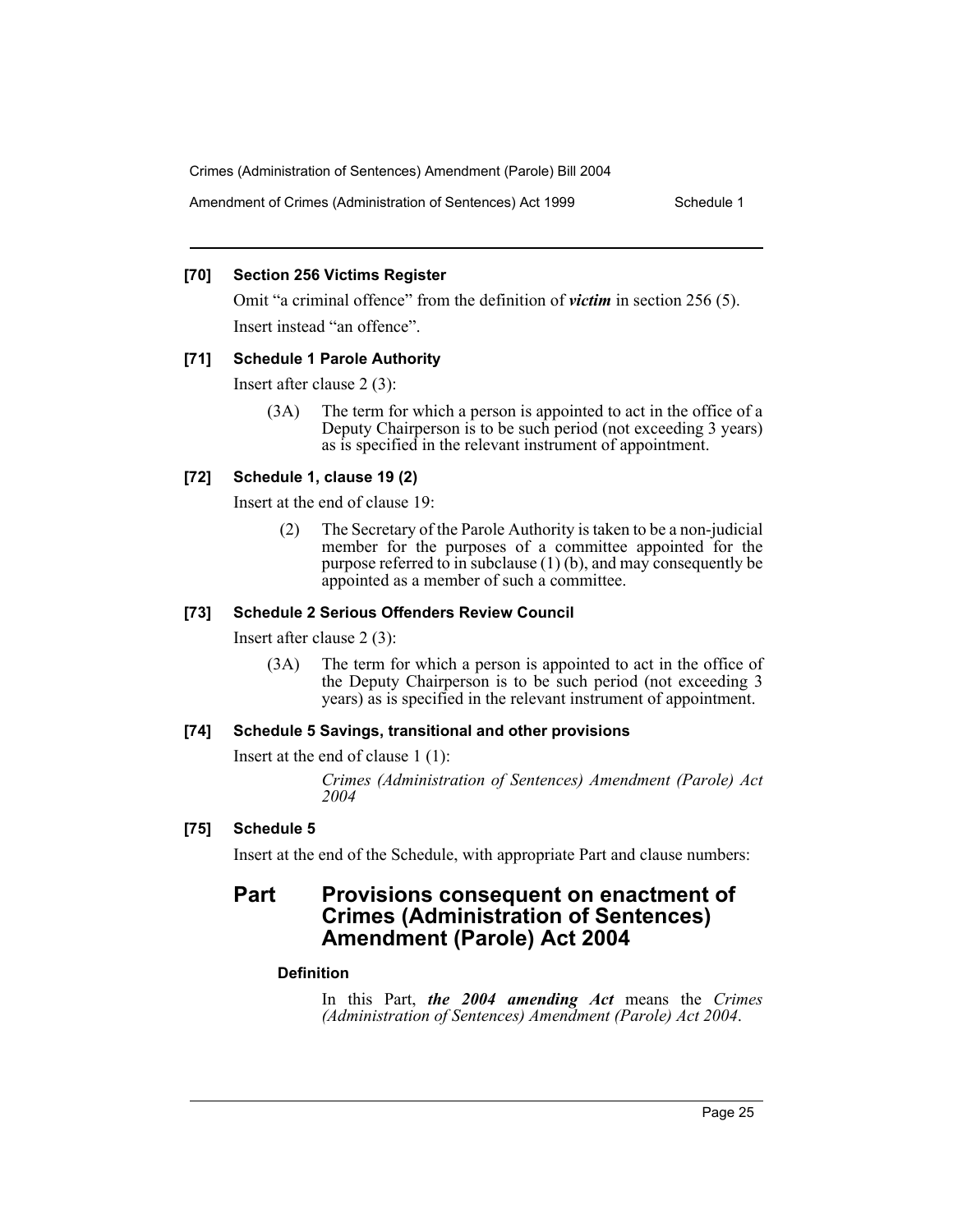Schedule 1 Amendment of Crimes (Administration of Sentences) Act 1999

#### **Parole Authority a continuation of former Parole Board**

- (1) The Parole Authority is a continuation of, and the same legal entity as, the former Parole Board.
- (2) Each person who was a member of the Parole Board immediately before the commencement of this clause continues to hold office as a member of the Parole Authority for the residue of the term for which he or she was appointed as a member of the Parole Board.
- (3) A reference to the Parole Board in any other Act or instrument extends to the Parole Authority.

#### **Matters pending before former Parole Board**

- (1) Any matter that was pending before the former Parole Board before the commencement of Schedule 1 [19] to the 2004 amending Act, including any matter that the former Parole Board had commenced to consider under section 137, is to be continued and completed, until a final decision on the matter has been reached, as if that Act had not been enacted.
- (2) Any matter that was pending before the former Parole Board before the commencement of Schedule 1 [26] to the 2004 amending Act, including any matter that the former Parole Board had commenced to consider under section 143, is to be continued and completed, until a final decision on the matter has been reached, as if that Act had not been enacted.

#### **Proceedings pending before the Court of Criminal Appeal**

Any proceedings that were pending before the Court of Criminal Appeal immediately before the commencement of Schedule 1 [36] to the 2004 amending Act are to be continued and completed as if that Act had not been enacted.

#### **Unexecuted arrest warrants**

The amendment to section 180 made by Schedule 1 [48] to the 2004 amending Act does not affect the validity of any warrant signed by the Secretary of the former Parole Board before the commencement of that amendment.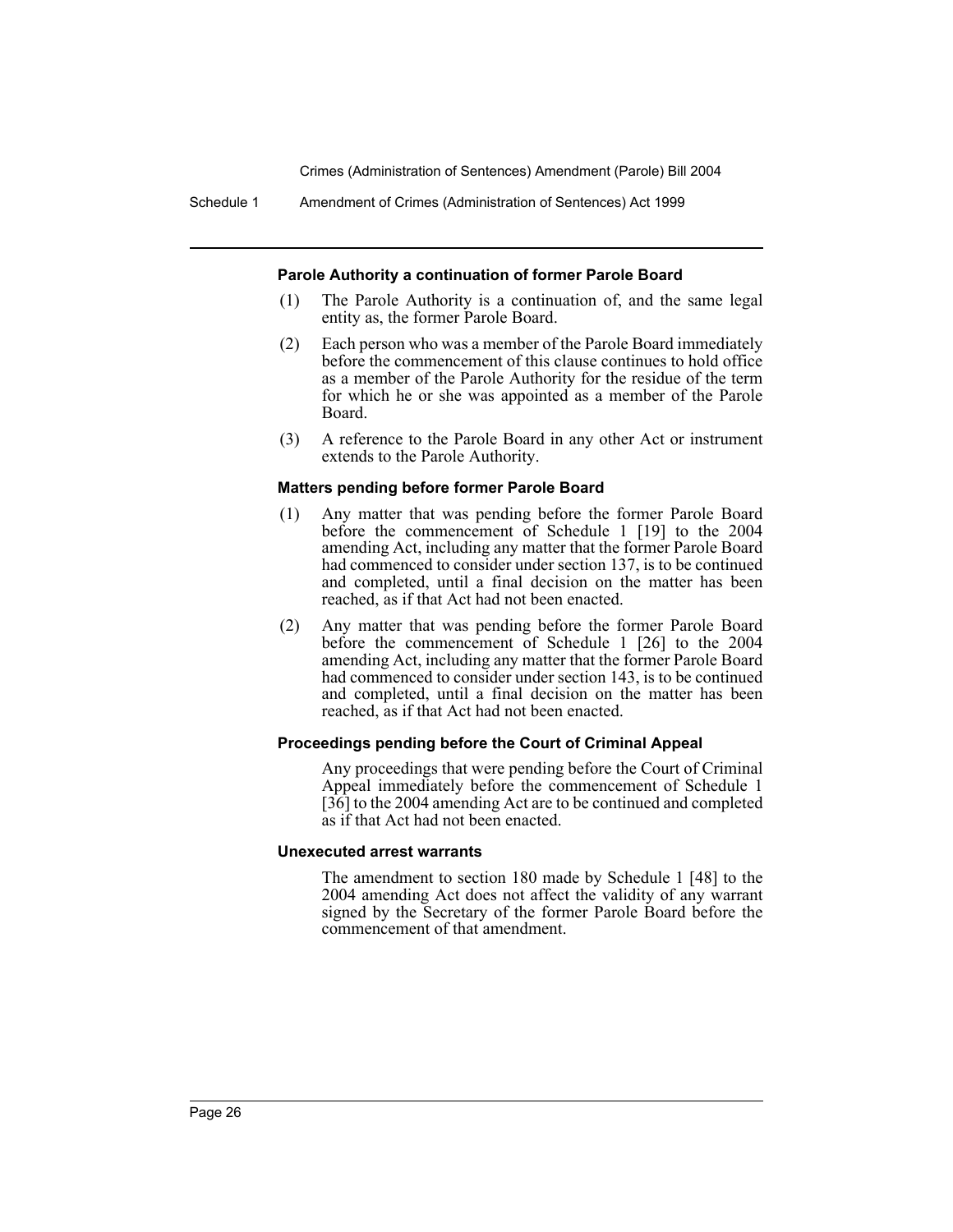Amendment of Crimes (Administration of Sentences) Act 1999 Schedule 1

# **Authorised persons under section 236E**

Any person who was an authorised person under section 236E immediately before the amendment to that section by Schedule 1 [66] to the 2004 amending Act is taken, on the commencement of that amendment, to be an authorised person under that section, as so amended.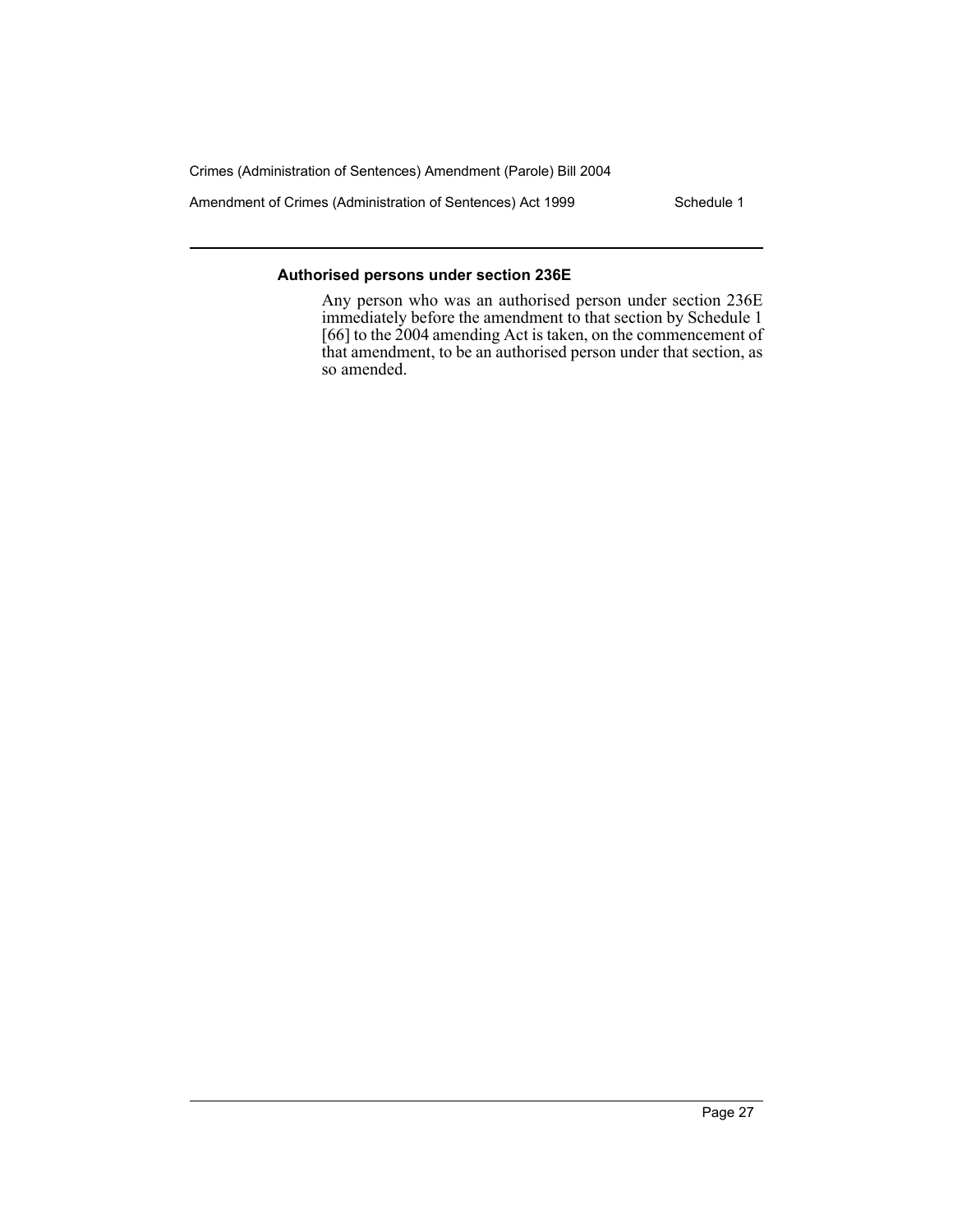Schedule 2 Amendment of other Acts and instruments

# **Schedule 2 Amendment of other Acts and instruments**

(Section 4)

# **2.1 Children (Detention Centres) Act 1987 No 57**

#### **Section 29 Application of Crimes (Administration of Sentences) Act 1999 to detainees**

Omit "Parole Board" wherever occurring. Insert instead "Parole Authority".

# **2.2 Defamation Act 1974 No 18**

#### **[1] Section 17CA Matters arising out of proceedings of State Parole Authority, Serious Offenders Review Council and Serious Offenders Management Committee**

Omit "Parole Board" wherever occurring.

Insert instead "State Parole Authority".

#### **[2] Section 17CA (b)**

Omit "that Board". Insert instead "that Authority".

# **2.3 Drug Court Act 1998 No 150**

**Section 18D Restriction on power of Drug Court to make compulsory drug treatment orders (as inserted by Schedule 1 [6] to the Compulsory Drug Treatment Correctional Centre Act 2004)**

Omit "Parole Board" from section 18D (2) (b).

Insert instead "State Parole Authority".

# **2.4 Fines Act 1996 No 99**

#### **Section 89 Periodic detention**

Omit "Parole Board" from section 89 (10).

Insert instead "State Parole Authority".